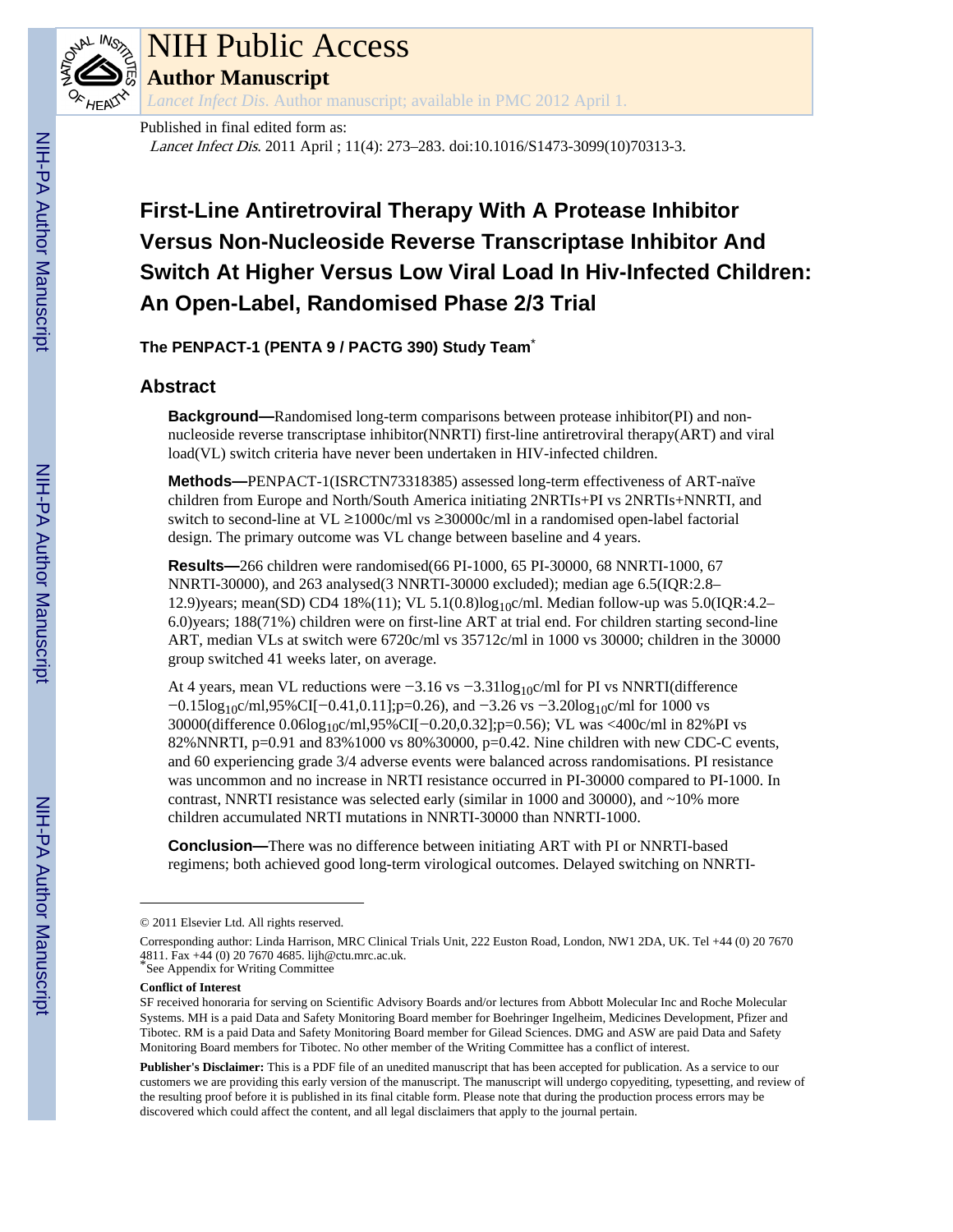based ART increases NRTI, but not NNRTI resistance, which occurs early irrespective of viral load threshold. However, delayed switching on PI-based ART may be reasonable where future drug options are limited as the risk of NRTI/PI resistance appears minimal.

# **Introduction**

In the early 2000s, opinion was divided amongst paediatricians regarding the choice of a protease inhibitor(PI)(1) or non-nucleoside reverse transcriptase inhibitor(NNRTI)(2) containing first-line antiretroviral therapy(ART) for HIV-infected children. In addition, because of limited choice of antiretroviral drugs for children and relatively high failure rates on first-line regimens(3–6), there was concern that if switch to second-line occurred early (soon after virological failure with low viral load(VL)), treatment options would quickly be exhausted. While increased numbers of antiretroviral drugs have more recently become available, children starting ART early in life (as now recommended by all paediatric guidelines(7–9)) will need to receive ART into adulthood, and hence potentially receive chronic therapy for many decades.

Direct comparisons of the long-term clinical outcome of PI and NNRTI-based first-line ART have never been undertaken in children and only one small randomised trial of switching at different VL thresholds has been performed in adults(10). PENPACT-1 was designed to address the long-term outcome of both these strategies in a randomised trial with a factorial design. The trial was developed as a collaboration between the Paediatric European Network for Treatment of AIDS(PENTA) and the Pediatric AIDS Clinical Trials Group(PACTG/IMPAACT) in the USA.

# **Methods**

#### **Trial Design**

PENPACT-1 was an international multicentre phase II/III, randomised, open-label, 2×2 factorial trial (ISRCTN73318385). HIV-1 infected children from centres in Europe and North/South America, who were either antiretroviral naïve or had received <56 days of antiretroviral drugs to reduce mother-to-child transmission (excluding single-dose nevirapine, protocol amendment), and required ART, were eligible. Children were simultaneously randomised in a 1:1 ratio to (a) initiate ART with 2NRTIs plus a PI or 2NRTIs plus an NNRTI, and (b) switch from first-line to second-line ART at a VL threshold of  $\geq$ 1000c/ml or  $\geq$ 30000c/ml.

First-line ART was defined as the initial randomised regimen, allowing drug substitutions (ideally within the same class) for non-virologic reasons (e.g. toxicity). Children switched to second-line ART if the randomised VL threshold (<1000 or <30000c/ml) was not achieved by week 24, or if an initial decline in VL by week 24 was followed by VL rebound at/above their randomised level, confirmed within 2–5 weeks. Switch to second-line ART was also required if a new CDC stage C event occurred at/after 24 weeks of ART. Children randomised to initial PI-containing first-line ART were strongly encouraged to switch to NNRTI-containing second-line ART and vice-versa.

Children were assessed at screening (week -2), randomisation (week 0), weeks 2, 4, 8, 12, 16, 24, and 12 weekly until the last randomised child reached 4 years of follow-up. The protocol was approved by the relevant ethics committee/Institutional Review Board for each participating centre. All parents/guardians and children as appropriate gave written consent/ assent.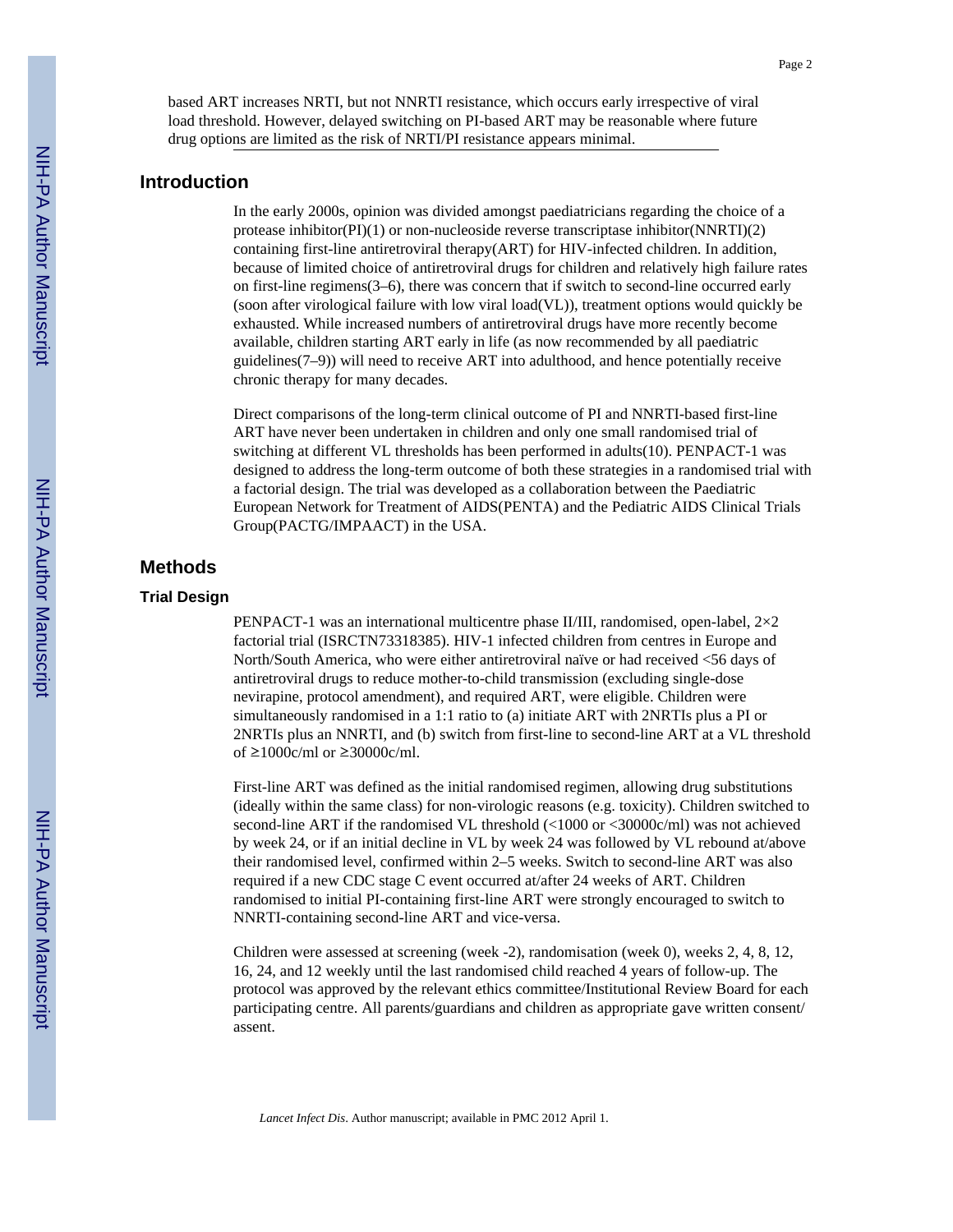#### **Randomisation**

Randomisation was stratified by age ( $\lt$  or  $\geq$  3 years), region (PENTA or PACTG centre), and by exposure to perinatal ART to reduce mother-to-child transmission. The computergenerated sequentially numbered randomisation lists (with variable block sizes) were preprepared by the Trial Statistician and securely incorporated within the PENTA and PACTG databases, allowing access to the next number but not the whole list. Site personnel from participating centres randomised children by faxing/phoning the PENTA trials unit or completing an online checklist at the PACTG trials unit.

#### **Primary and Secondary Outcomes**

The primary outcome was change in  $log_{10}$  HIV-1 RNA VL between baseline (mean of VLs at screening and randomisation) and four years (mean of VLs at weeks 192 and 204). VL measurements for the primary comparison were performed in two centralised laboratories using Abbott RealTime (lower cut-off 40c/ml). Local VLs were used when samples were unavailable for central testing.

Secondary outcomes were regimen switch, change in CD4% from baseline to four years, VL <400c/ml at week 24 on first-line ART, VL <400c/ml at 4 years, continued VL suppression (never confirmed >400c/ml) on first-line ART, failure of second-line ART (defined as confirmed VL >30000c/ml or discontinuation of second-line ART), grade 3/4 adverse events (non-HIV related), new CDC stage C events and resistance (performed on stored samples in two central laboratories). Baseline resistance tests were performed on samples within 84 days before randomisation. Resistance during follow-up was measured on samples with: (a) last VL>1000c/ml while on first-line ART prior to switch; (b) confirmed VL >1000c/ml prior to re-suppression (to ensure a fair comparison between the 1000 and 30000 groups). Additionally, resistance testing was performed on samples with VL>1000c/ml at 4 years and trial end. Major resistance mutations were defined according to the December 2009 IAS-USA guidelines(11) and high-level resistance to specific antiretroviral drugs by the Stanford scoring system(12).

#### **Sample Size**

The planned sample size of 256 children was based on a standard deviation of  $0.7\log_{10}c/ml$ for the mean change in VL from baseline to 4 years, and provided 90% power to detect a difference for each main comparison (PI vs NNRTI; 1000 vs 30000) of  $0.3\log_{10}$ c/ml (5% two-sided significance level) assuming 10% of VLs were missing at 4 years and all were detectable. If 40% of VLs were undetectable there was 90% power to detect a difference of  $0.5\log_{10}c/\text{ml}(13)$ . The trial was not specifically powered to detect interactions between the PI vs NNRTI and 1000 vs 30000 randomisations.

#### **Data and Safety Monitoring**

Interim data on safety, adherence to randomised strategies, and efficacy of PI vs NNRTI and 1000 vs 30000 were reviewed regularly by an independent Data and Safety Monitoring Board that met approximately annually (5 meetings in total). There were no formal statistical rules for recommending stopping or modifying the trial.

#### **Statistical Analysis**

All analyses used intention-to-treat; statistical tests were two-sided and adjusted for stratification factors. Primary comparisons of change in VL from baseline to 4 years in NNRTI vs PI and 1000 vs 30000 used analysis of covariance, adjusted for baseline VL; likelihood-based interval regression accounted for undetectable VL measurements. A sensitivity analysis was performed using multiple imputation to account for missing VLs at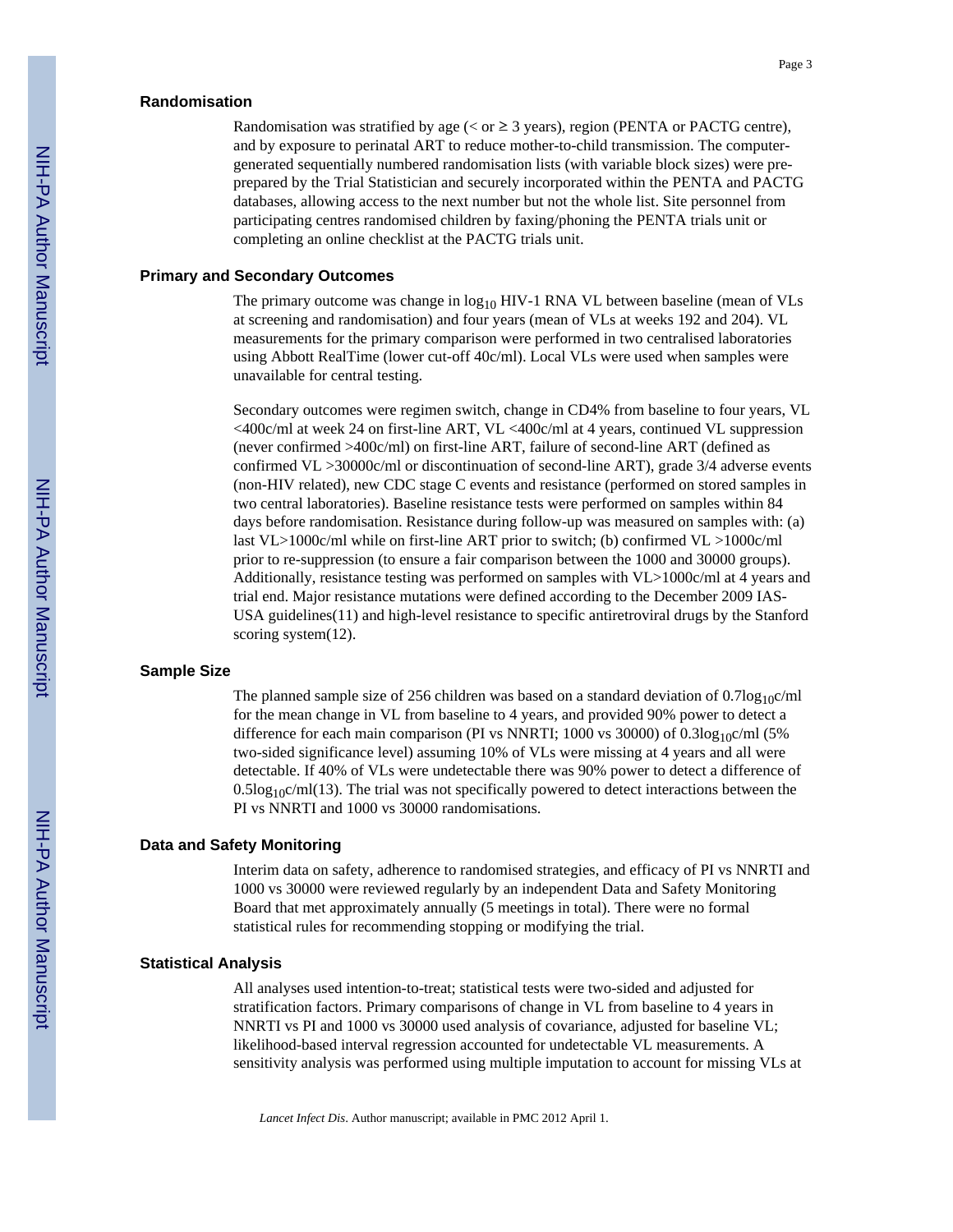4 years. Logistic regression was used to analyse binary outcomes (e.g. VL <400c/ml at 4 years); continuous outcomes (e.g. CD4%) used normal linear regression, analysis of adverse events used Poisson regression, difference in VL at switch used median regression, and time to event (e.g. switch) used Cox proportional-hazards regression. All major resistance mutations after baseline were accumulated(14), and differences tested using Poisson regression assuming children not fulfilling criteria for testing did not develop mutations; a sensitivity analysis, using multiple imputation to account for children with missing resistance tests, was performed. We undertook tests for interaction between the PI vs NNRTI and 1000 vs 30000 randomisations ( $p<0.05$  considered significant). Stata statistical software, version 11.1 (StataCorp, College Station, Texas, USA) was used throughout.

## **Results**

A total of 266 children (133 Europe, 77 North America, 56 South America) from 68 centres in 13 countries were randomised between September 2002 and September 2005 (66 PI-1000, 65 PI-30000, 68 NNRTI-1000, 67 NNRTI-30000). Two children (both NNRTI-30000) withdrew consent before starting ART and one child had a major eligibility violation ( $\geq$ 56 days prior ART, NNRTI-30000). Therefore, 263 children were included in analysis(Figure 1).

#### **Baseline Characteristics**

Baseline characteristics were balanced across both randomisations and are summarised in Table 1. Nosocomial transmission before 2 years of age (Romania) was the primary source of HIV-infection for 36 parenterally-infected children. ART for reduction of mother-tochild-transmission was used in 39(15%), balanced across randomised groups. Only 5(2%) children received single-dose nevirapine (before protocol amendment); the majority received zidovudine prophylaxis alone. Among 239(91%) baseline samples tested retrospectively for resistance,  $10(4%)$  had  $\geq 1$  major mutation.

#### **Initial ART**

All children commenced ART after randomisation; 84% within 3 days, maximum delay 63 days. 4(2%) children started with a regimen different from their allocation (2 PI, 2 NNRTI) either due to drug non-availability or refusal(Table 1). In the PI group, 49% started lopinavir/ritonavir and 48% nelfinavir; in the NNRTI group, 61% started efavirenz and 38% nevirapine. As NRTIs, most children received lamivudine(88%), with either zidovudine(43%), abacavir(24%) or stavudine(20%).

#### **Follow-up**

234(89%) children were in follow-up at 4 years, the primary end-point. At end-of-study (31 August 2009), median follow-up was 5.0 years (IQR: 4.2–6.0, range 0.1–6.7), with 218(83%) children still in follow-up, 38(14%) lost to follow-up, 6(2%) withdrawn consent, and 1 died(Figure 1).

At trial end, 188(71%) children were on first-line ART. Of 75(29%) who stopped first-line ART, 60 (28 PI, 32 NNRTI; 37 1000, 23 30000) had switched to second-line ART (4 subsequently started third-line) and 15 had discontinued ART after their first-line regimen (10 subsequently lost to follow-up)(Figure 1). Only 4 children were on nelfinavir at trial end; 36 had substituted lopinavir/ritonavir (32 at the 2007 nelfinavir recall(15)), 22 had switched to second-line and 2 had discontinued ART. Overall, 87(33%) children substituted drugs while on first-line ART (mainly for toxicity/nelfinavir recall).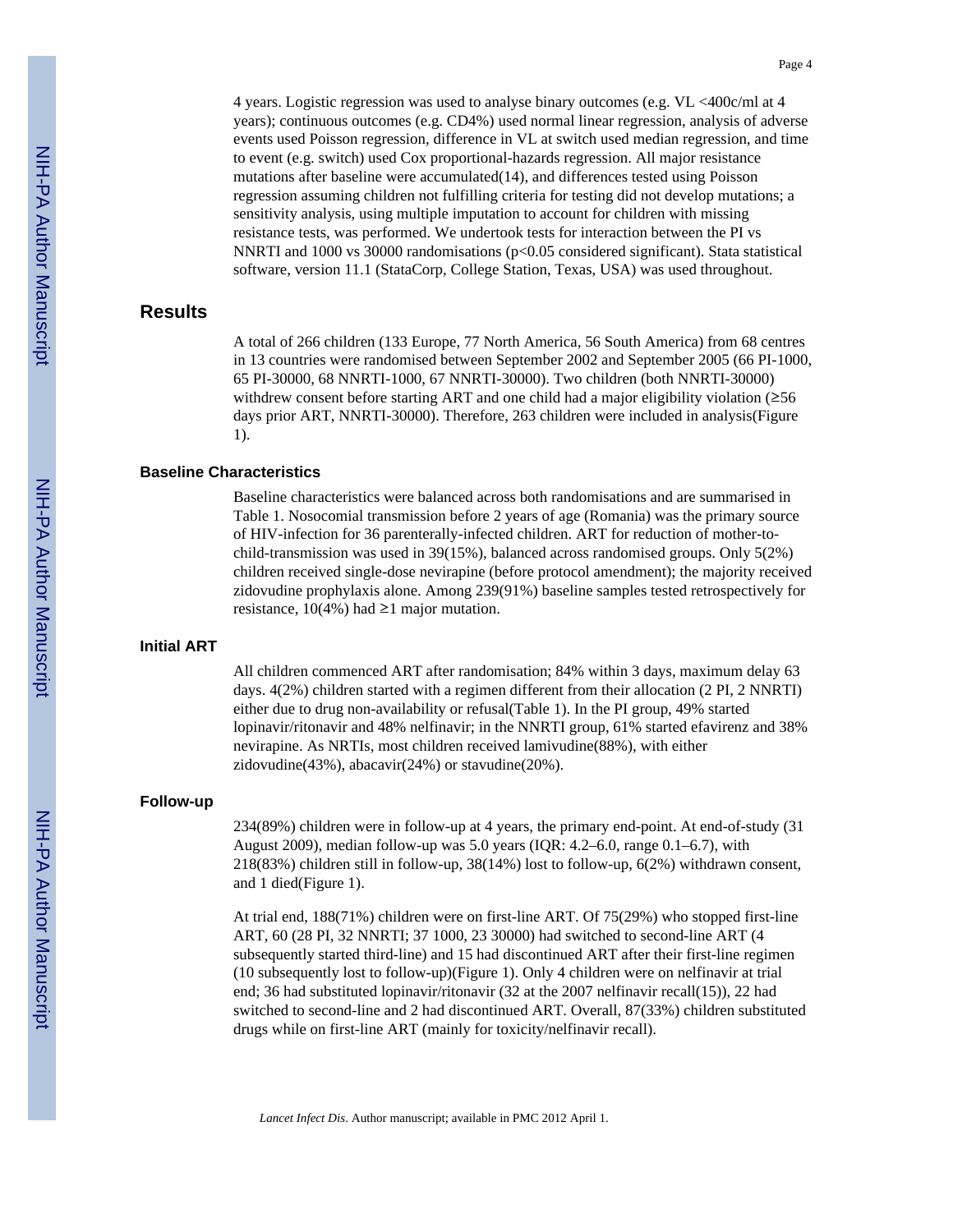#### **Switch to Second-line ART**

37/60(62%) children switched to second-line ART at the protocol-defined switch-point (36 met virologic criteria and one met clinical criteria); 12(20%; 1 PI, 11 NNRTI) switched before the strictly defined switch-point and 11(18%; 9 PI, 2 NNRTI) switched after. A further 11 (8 PI, 3 NNRTI) children reached their protocol switch-point but did not switch(Figure 1, Table S1).

Median VL at switch to second-line ART was 6720c/ml (IQR:1380-26100) for the 1000 group, compared to 35712c/ml (IQR:8060-72800) for the 30000 group (difference  $0.73\log_{10}c/\text{ml}$ ,95%CI [0.41,1.04];p=0.002). Children in the 30000 group switched later  $(HR=0.58,95\% \text{CI}[0.34,0.98]; p=0.04)$ ; the estimated time until 10% of children following the ≥1000c/ml strategy had switched was 54 weeks, whereas this was 95 weeks for children following the  $\geq$ 30000c/ml strategy(Figure 2). Mean CD4% at switch did not differ between the groups (27% vs 23% in 1000 vs 30000; difference −3.6%,95%CI[−9.1,2.0];p=0.07) and residual viraemia as measured by the time-averaged area-under-the-VL-curve above 400 c/ ml after 24 weeks was also similar (mean(SD)  $0.28(0.52)$  vs  $0.27(0.49)$  log<sub>10</sub>c/ml in 1000 vs 30000;p=0.90).

#### **Primary Outcome**

Mean VL changes from baseline to 4 years, assessed on 234(89%) randomised children, were  $-3.16$  vs  $-3.31 \log_{10}c/\text{ml}$  for PI vs NNRTI, respectively (difference  $-0.15 \log_{10}c/\text{ml}$ , 95% CI[-0.41,0.11]; p=0.26), and -3.26 vs -3.20 log<sub>10</sub>c/ml for 1000 vs 30000, respectively (difference 0.06 log10c/ml,95%CI[−0.20, 0.32];p=0.56, Table S1). Sensitivity analysis, imputing missing data at 4 years, gave very similar results.

#### **Virological Outcomes**

During follow-up, there were no differences between randomised groups in the proportion  $<$  400c/ml (PI vs NNRTI p=0.77; 1000 vs 30000 p=0.53) or  $<$  50c/ml (PI vs NNRTI p=0.35; 1000 vs 30000 p=0.41)(Figures 3a,b). At week 24, there was a trend towards a higher proportion <400c/ml on first-line ART in the NNRTI group (80%) compared to PI (73%,  $OR=1.49,95\%$ CI [0.82,2.72]; $p=0.18$ ), however at 4 years differences between randomised groups were negligible (82% PI, 82% NNRTI, OR=0.97,95%CI[0.49,1.91];p=0.91; 83% 1000, 80% 30000, OR=0.83, 95%CI[0.42,1.63];p=0.42). In addition, the proportion <400c/ ml at 4 years was similar for all initial PIs and NNRTIs (80% lopinavir/ritonavir, 84% other PIs (mainly nelfinavir), 80% efavirenz, 84% nevirapine).

At trial end, 149(57%) children had continued VL suppression on first-line ART, with no difference by class (74(56%) PI vs 75(57%) NNRTI; HR=0.97,95%CI[0.67,1.40];p=0.84). Only 18(7%) children had failed second-line ART, with similar failure rates across both randomisations (10(8%) PI, 8(6%) NNRTI, HR=0.78,95%CI[0.31,1.97];p=0.57; 11(8%) 1000, 7(5%) 30000, HR=0.62,95%CI [0.24,1.59];p=0.34).

#### **Immunological Outcomes and Growth**

Mean increases in CD4% from baseline to 4 years were 13.7% vs 15.2% for PI vs NNRTI (difference 1.5%,95%CI[−0.7,3.7];p=0.19), and 15.1% vs 13.9% for 1000 vs 30000 (difference −1.1%,95%CI[−3.4,1.1];p=0.27)(Figure 3c). Mean weight-for-age z-score increased from baseline to 4 years by 0.53 vs 0.77 for PI vs NNRTI ( $p=0.05$ ), and 0.73 vs 0.58 for 1000 vs 30000 ( $p=0.21$ ). Mean height-for-age z-score increases were 0.61 vs 0.74 for PI vs NNRTI (p=0.27), and 0.65 vs 0.70 for 1000 vs 30000 (p=0.66).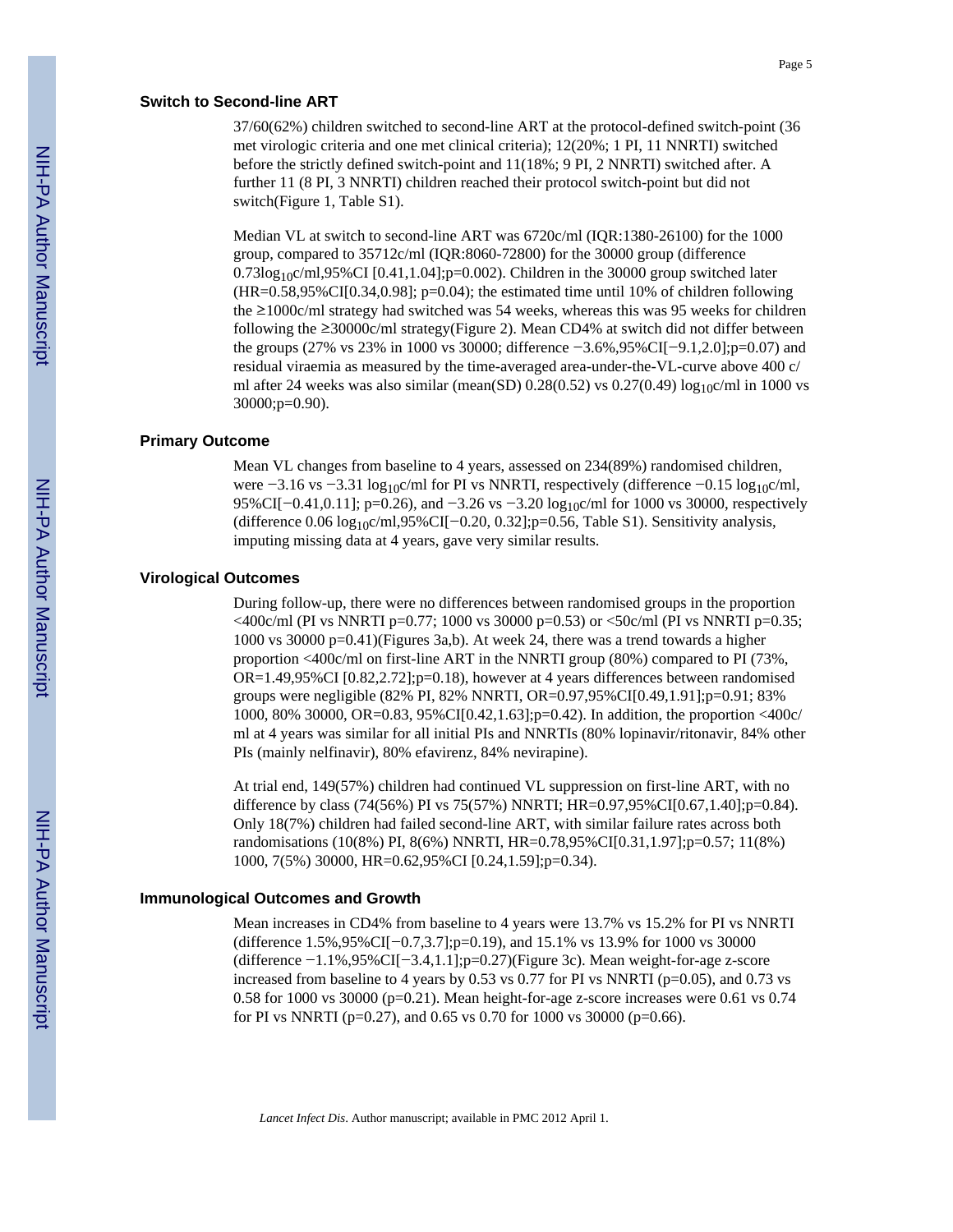#### **Adverse Events and Disease Progression**

Ninety-seven grade 3/4 adverse events were reported in 60 children, with no differences across randomisations (28 PI, 32 NNRTI, rate-ratio=1.12,95%CI[0.68,1.87];p=0.72; 30 1000, 30 30000, rate-ratio=1.05,95%CI[0.63,1.73];p=0.98)(Table S2). Only 17 grade 3/4 adverse events (in 17 children) required modification of ART. Sixty-nine serious adverse events(SAEs) occurred in 48 children, only one was life-threatening (acute renal failure, non-ART related, PI-30000). The number of children experiencing an SAE did not differ significantly between groups (23 PI, 25 NNRTI, p=0.84; 19 1000, 29 30000, p=0.09).

One child died (NNRTI-1000) at week 277 due to presumptive malignancy. Fourteen new CDC stage C events (CMV (2), MAI (1), sepsis/pneumonia (6), cryptosporidiosis (1), oesophageal candidiasis (2), PCP (1), lymphoma (1)) occurred in 9 children (3 PI-1000, 3 PI-30000, 1 NNRTI-1000, 2 NNRTI-30000).

#### **Resistance**

Of the 108 children who met criteria for resistance testing, 91(84%) had tests performed on 128 samples. Children randomised to switch at ≥1000c/ml compared to ≥30000c/ml developed a similar number of PI (≥1mutation: 11 1000, 5 30000, rateratio=0.62,95%CI[0.27,1.42]; p=0.27) and NNRTI ( $\geq$ 1mutation: 21 1000, 21 30000, rateratio=1.15,95%CI[0.73,1.80]; p=0.50) resistance mutations. However, there was a suggestion of an interaction between ART strategy and VL threshold for NNRTI mutations (p=0.02) as children in NNRTI-30000 developed more mutations than NNRTI-1000, but children in PI-30000 developed fewer than PI-1000(Table S1); this may reflect children in PI-1000 switching faster to NNRTI second-line and then VL failure. PI resistance was mainly in children initiating nelfinavir; only one child who initiated lopinavir/ritonavir developed PI resistance (low-level, V82A). Only 3 children (1 1000, 2 30000) developed high-level resistance to etravirine(Table 2).

For NRTI resistance, there was evidence of an interaction (p=0.003), with children randomised to NNRTIs and switch at ≥30000c/ml developing more mutations (≥1mutation: 12 PI-1000, 9 PI-30000, rate-ratio=0.71,95%CI[0.37,1.34]; p=0.31; 14 NNRTI-1000, 19 NNRTI-30000, rate-ratio=2.53,95%CI[1.44,4.45]; p=0.001). NRTI resistance was mainly M184V/I (lamivudine/emtricitabine), with few major resistance mutations to didanosine, abacavir or tenofovir. However, in the NNRTI-30000 group, more children developed ≥3NRTI mutations, conferring high-level resistance to zidovudine, didanosine, stavudine or abacavir(Table 2). Among children initiating ART with lopinavir/ritonavir, no increase in NRTI resistance was observed among PI-30000 (1 M184V, 1 M184V+thymidine-analogue mutations(TAMs)) compared with PI-1000 (4 M184V, 1 M184V+TAM+L74V/Y115F).

Sensitivity analysis, imputing data for children with missing resistance tests, gave very similar results.

# **Discussion**

PENPACT-1 is the first paediatric trial to compare the long-term virologic, immunologic and clinical outcome of initiating ART with PI vs NNRTI-containing regimens. Previous trials in adults comparing efavirenz with nelfinavir (INITIO(16), ACTG 384(17)), and efavirenz with lopinavir/ritonavir (ACTG 5142(18)) as initial ART regimens showed superior VL efficacy of efavirenz compared with both these PIs. In our smaller pragmatic paediatric trial, clinicians could choose which PI and NNRTI to use; most children were on either nelfinavir or lopinavir/ritonavir as the PI, and nevirapine or efavirenz as the NNRTI. When the trial started, nelfinavir was the main PI available for children and owing to recall of specific batches in 2007 (chemical impurity(15)), by trial end most children who had not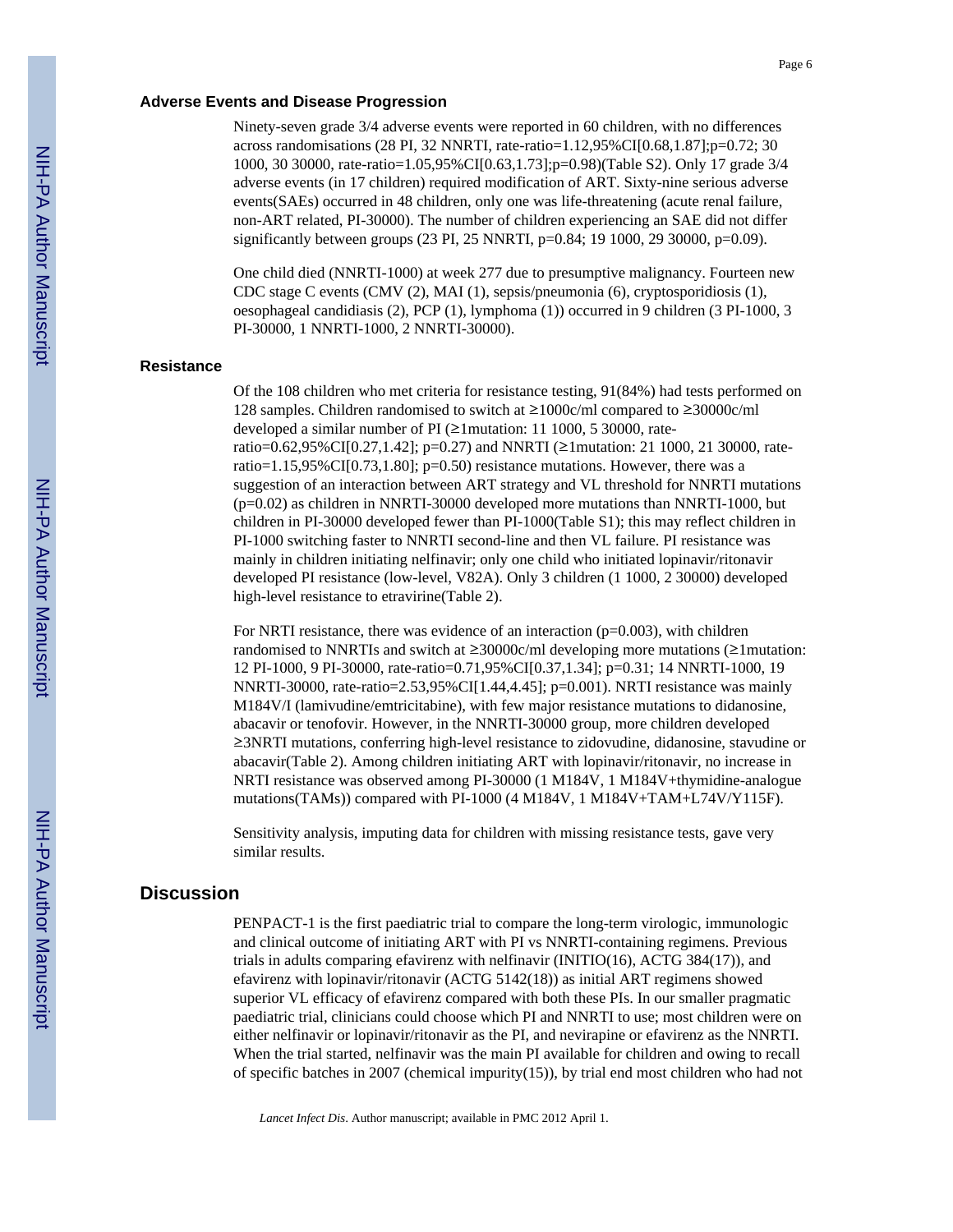Page 7

already switched to second-line had changed nelfinavir to lopinavir/ritonavir. Our finding of almost identical rates of viral load suppression for nelfinavir and lopinavir/ritonavir at 4 years, and rates very similar to starting with an NNRTI, suggest there is no difference between initiating ART with PI or NNRTI-based regimens in children. NRTI backbones in PENPACT-1 were similarly distributed in PI and NNRTI arms, important as we previously demonstrated superiority of abacavir-containing over zidovudine/lamivudine backbones in HIV-infected children initiating ART in the PENTA 5 trial(19, 20). Considering that this trial started in 2002 with regimens containing drugs such as nelfinavir which would not be considered optimal today(21), long-term viral, immunological and clinical responses were good; the large majority of children responded well over an average of 5 years; 71% were still on first-line at trial end, and only 7% failed second-line therapy. Few children modified drugs for grade 3/4 toxicity and by trial end only one child (very immunosuppressed at baseline) had died. The small number of new CDC stage C events were equally divided between the randomised strategies.

We used a factorial design to also address the question of 'when to switch' ART. Although the trial was not formally powered to detect interactions between initial ART and VL threshold strategies, it provided a unique opportunity to study the 'when to switch' question efficiently, which has never been addressed in a large trial in adults or children. Forty-seven ART-experienced adults with VL 200–10000c/ml were enrolled in a small pilot trial (ACTG A5115(10)) between 2002 and 2004, randomising to switch immediately or to defer switching until VL rose to ≥10000c/ml or CD4 decreased by >20%. Patients were on a variety of ART regimens and were highly ART experienced. Those in the deferred arm remained immunologically stable over ~60 weeks but acquired more resistance mutations. The authors concluded that delaying switching was a possible strategy if future drug options were limited.

The rationale for choosing the VL switch criteria in PENPACT-1 was pragmatic. At the time of design, 1000c/ml was increasingly adopted to define virologic failure and prompt switch to second-line therapy in adults. This was not routine practice amongst paediatricians who had concerns about 'running out' of drugs. UK/Irish observational data showed median switch VL was much higher than 1000c/ml and no clear VL threshold triggered switch(22). An upper threshold of 30000c/ml was chosen for the randomised comparison because this was 1.5  $\log_{10}$ c/ml higher than 1000c/ml, thus above the range of assay variation and considered acceptable in contemporary practice. During the trial, reports from adult cohort studies suggested that individuals continuing the same treatment with detectable viraemia accumulated increasing resistance mutations, especially with NNRTI-based therapy(23, 24), which raised concern that practitioners might not follow the 30000 switch strategy. However, although more switches occurred below 30000c/ml in the NNRTI-30000 compared with the PI-30000 group, the VL at switch was maintained at the intended level.

We found no difference in 4-year VL between the ≥1000 and ≥30000c/ml switching groups. Furthermore, we observed no significant difference in accumulated major PI or NNRTI mutations between the two groups. Whereas NNRTI resistance was relatively common, PI resistance was infrequent, and occurred mainly in those initiating nelfinavir in accordance with other data(21, 25, 26); only one child who initiated lopinavir/ritonavir developed lowlevel PI resistance (V82A). Most children who developed NNRTI resistance had only 1 mutation; only 3 had high-level resistance to etravirine (one in the NNRTI-1000 group). Thus NNRTI mutations were likely selected early during viral rebound, before VL reached 1000c/ml, with few additional mutations occurring over the additional year it took for VL to reach 30000c/ml. These findings are consistent with recent data from the UK in which major mutations were detected at <1000c/ml(27).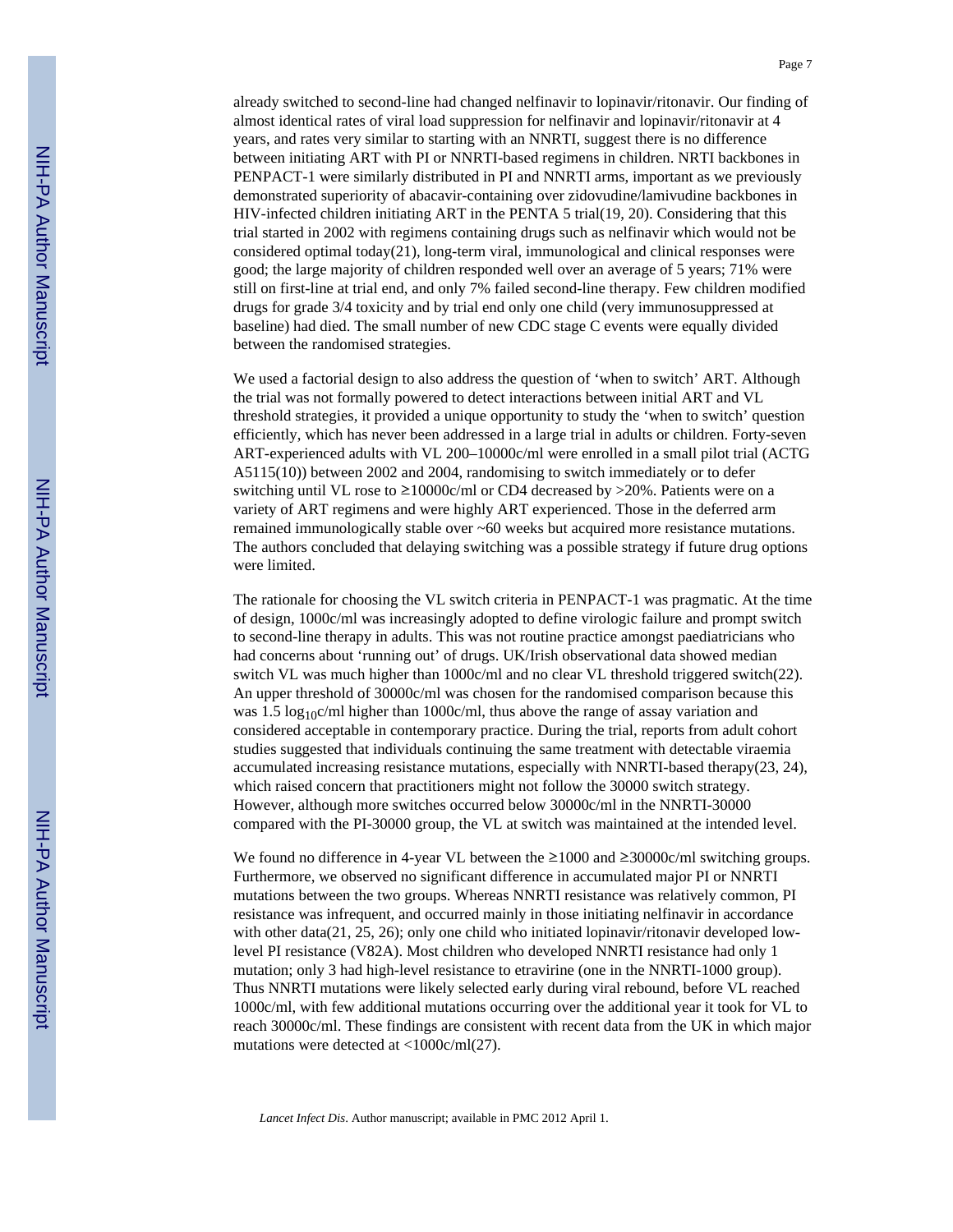For NRTI resistance, there was an interaction between initial ART and VL threshold strategies. Examining the switching groups separately according to whether ART was initiated with PI or NNRTI, showed that more major mutations developed in the NNRTI-30000 group; 3 or more TAMs were only seen in this group. Over an average of 5 years, continuing NNRTI-based ART until VL increased to 30000c/ml selected the M184V/ I mutation in ~10% more of all randomised children (25% of those with a resistance test) and significant mutations to other NRTI drugs in an additional ~5% (14% of those tested). In contrast, development of resistance to NRTIs appeared to be largely prevented by the presence of lopinavir/ritonavir in both the PI-30000 and PI-1000 groups, and resistance which did occur was mainly to lamivudine (both children with TAMs/L74V/Y115F had multiple regimen changes and never suppressed virologically).

What do the PENPACT-1 trial results mean for long-term ART strategies for HIV-infected children, particularly in resource-limited settings, where most now live and where drug options are limited and VL monitoring facilities mostly unavailable? First, long-term virological, clinical and immunological outcomes, even to suboptimal ART, are excellent, even when starting at relatively low CD4 (41% had CD4 <15%). Second, development of NNRTI resistance cannot be readily prevented even with regular 3-monthly VL monitoring as it occurs very soon after VL rebound; however, continuing on a failing NNRTI regimen is likely to increase accumulation of NRTI mutations, compromising their subsequent use. Third, results of our trial raise the question, not directly addressed here, as to whether infants starting lopinavir/ritonavir as currently recommended if perinatally exposed to single-dose nevirapine for reduce mother-to-child transmission, might delay switching at virological failure rather than switch to an NNRTI+2NRTI second-line regimen, where rapid development of resistance may be a risk if NNRTI mutations have been archived. Further research in this area is needed. Finally, if NRTIs become superseded by new drugs, such that they no longer have a place in second or subsequent lines of ART, then the role for VL or resistance monitoring on ART might be less important as new regimens can be given with no overlapping resistance.

In conclusion, in the absence of single-dose nevirapine prophylaxis for reduction of motherto-child transmission and anticipated poor adherence (e.g. during adolescence), there is no difference between PI and NNRTI-containing initial ART regimens in children; both result in good long-term viral load, immunological and clinical outcomes. Delaying switching until VL levels are ≥30000c/ml results in accumulation of more NRTI mutations with NNRTIcombination therapy compared with switching at  $\geq 1000c/\text{ml}$ ; conversely, for children on PIbased ART, the absence of a difference in the NRTI/PI resistance suggests that delayed switching may be reasonable in circumstances and settings where future drug options are limited.

#### **Panel discussion**

The only previous randomised trial comparing different viral load thresholds for switching from first- to second-line ART was in adults and failed to complete recruitment (ACTG A5115). Several trials have compared starting ART with PI versus NNRTI-based regimens in HIV-infected adults. The largest of these trials (including ACTG 384, ACTG 5142, INITIO, FIRST, ATLANTIC) have had different end-points and some have been drug specific; viral load responses have been slightly superior for efavirenz versus PI in some trials, but CD4 responses have been similar. In children, PENPACT-1 is the first long-term trial comparing PI versus NNRTI-based ART across all ages of children, the majority of whom have not been exposed to perinatal NNRTIs. The only other paediatric trials to report have been in young children with perinatal NNRTI exposure: in this subgroup, IMPAACT 1060 found lopinavir/ritonavir was superior to nevirapine, and NEVEREST found that switching from lopinavir/ritonavir after achieving viral suppression to nevirapine resulted in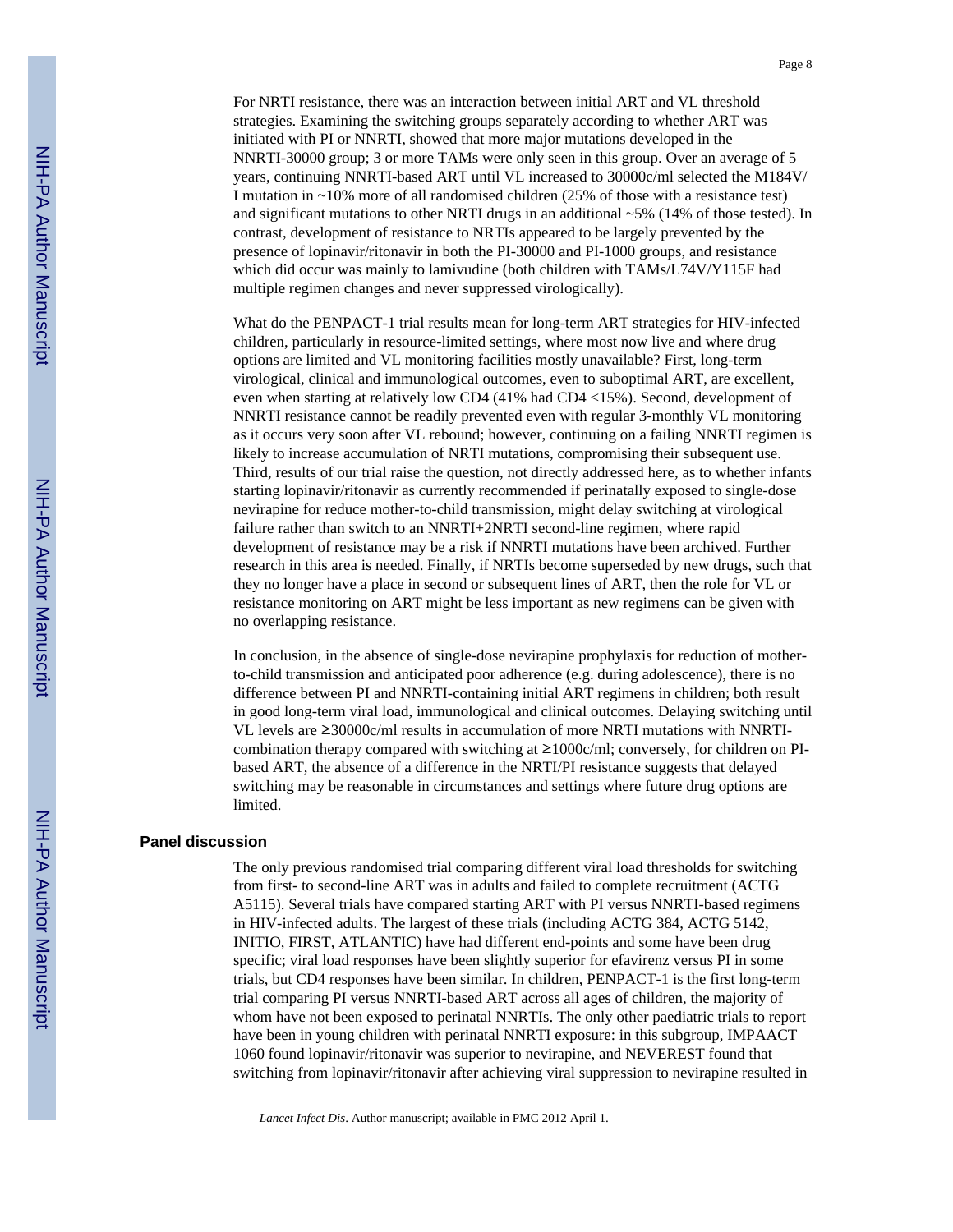higher rates of viral suppression (<50c/ml) than staying on lopinavir/ritonavir, but of the children who did not suppress, more of those in the switch to nevirapine group had viral rebound (>1000c/ml) than those who stayed on lopinavir/ritonavir.

## **Supplementary Material**

Refer to Web version on PubMed Central for supplementary material.

#### **Acknowledgments**

#### **Details of funding**

The PENPACT-1 trial was sponsored jointly by the Paediatric European Network for Treatment of AIDS (PENTA) Foundation, Agènce Nationale de Recherche sur le Sida et les hepatites virales (ANRS) and the Pediatric AIDS Clinical Trials Group (PACTG), subsequently the International Maternal Pediatric Adolescent AIDS Clinical Trials Group (IMPAACT).

Overall support for PACTG/IMPAACT was provided by the National Institute of Allergy and Infectious Diseases (NIAID) [U01 AI068632], the Eunice Kennedy Shriver National Institute of Child Health and Human Development (NICHD), and the National Institute of Mental Health (NIMH) [AI068632]. The content is solely the responsibility of the authors and does not necessarily represent the official views of the NIH. This work was supported by the Statistical and Data Analysis Center at Harvard School of Public Health, under the National Institute of Allergy and Infectious Diseases cooperative agreement #5 U01 AI41110 with the PACTG and #1 U01 AI068616 with the IMPAACT Group. Support of the sites was provided by the National Institute of Allergy and Infectious Diseases (NIAID) and the NICHD International and Domestic Pediatric and Maternal HIV Clinical Trials Network funded by NICHD (contract number N01-DK-9-001/HHSN267200800001C).

PENTA is a coordinated action of the European Commission, supported by the sixth framework contract number LSHP-CT-2006-018865 and fifth framework program contract number QLK2-CT-2000-00150 and by the PENTA Foundation. UK clinical sites were supported by a grant from the MRC; those in Italy by a grant from the Istituto Superiore di Sanita` – Progetto Terapia Antivirale 2004, 2005. GSK and BMS provided drugs in Romania.

The trial was coordinated by four trials centres: the Medical Research Council (MRC) Clinical Trials Unit, London, UK (with support from the MRC); INSERM SC10, Paris, France (supported by ANRS); Frontier Science, New York, USA; and Westat, Maryland, USA (supported by NICHD).

#### **Contributory Listings (alphabetical)**

The PENPACT-1 trial was designed by AB, AC, CG, DMG, MH, RM, AM, LM, YS and GTW.

The trial was co-ordinated in North America by MH, RM, AM, LM and MES, and in Europe/South America by AB, HC, AC, CG, DMG, LHarp, YS and GTW.

HC and ASW performed Data and Safety Monitoring Board analyses, overseen by AB and MH. AB, HC, LHarr and MH wrote the trial analysis plan, which all authors reviewed; HC and LHarr conducted the final analysis. All members of the writing committee contributed to the interpretation of the data.

DMG, LHarr, AM and GTW wrote the first draft of the paper. All authors commented extensively, revised the manuscript critically and approved the final version.

#### **Funding**

Paediatric European Network for Treatment of AIDS(PENTA); Pediatric AIDS Clinical Trials Group(PACTG/ IMPAACT).

## **References**

1. Palella FJ Jr, Delaney KM, Moorman AC, Loveless MO, Fuhrer J, Satten GA, et al. Declining morbidity and mortality among patients with advanced human immunodeficiency virus infection. HIV Outpatient Study Investigators. N Engl J Med. 1998 Mar 26; 338(13):853–60. [PubMed: 9516219]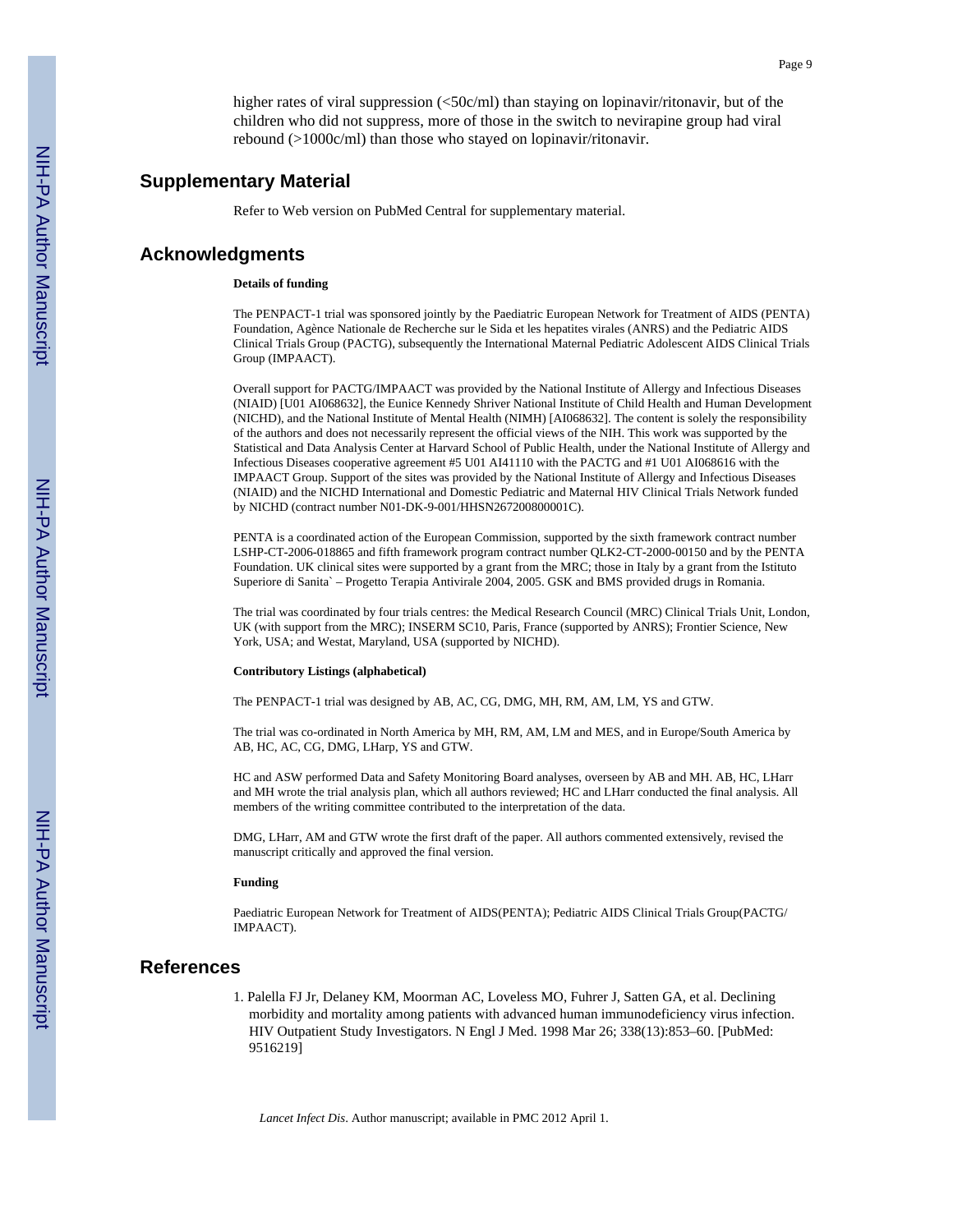- 2. Vigouroux C, Gharakhanian S, Salhi Y, Nguyen TH, Adda N, Rozenbaum W, et al. Adverse metabolic disorders during highly active antiretroviral treatments (HAART) of HIV disease. Diabetes Metab. 1999 Nov; 25(5):383–92. [PubMed: 10592860]
- 3. Faye A, Bertone C, Teglas JP, Chaix ML, Douard D, Firtion G, et al. Early multitherapy including a protease inhibitor for human immunodeficiency virus type 1-infected infants. Pediatr Infect Dis J. 2002 Jun; 21(6):518–25. [PubMed: 12182375]
- 4. Luzuriaga K, McManus M, Mofenson L, Britto P, Graham B, Sullivan JL. A trial of three antiretroviral regimens in HIV-1-infected children. N Engl J Med. 2004 Jun 10; 350(24):2471–80. [PubMed: 15190139]
- 5. Funk MB, Linde R, Wintergerst U, Notheis G, Hoffmann F, Schuster T, et al. Preliminary experiences with triple therapy including nelfinavir and two reverse transcriptase inhibitors in previously untreated HIV-infected children. AIDS. 1999 Sep 10; 13(13):1653–8. [PubMed: 10509566]
- 6. Watson DC, Farley JJ. Efficacy of and adherence to highly active antiretroviral therapy in children infected with human immunodeficiency virus type 1. Pediatr Infect Dis J. 1999 Aug; 18(8):682–9. [PubMed: 10462336]
- 7. Working Group on Antiretroviral Therapy and Medical Management of HIV-Infected Children. Guidelines for the use of antiretroviral agents in pediatric HIV infection. U.S. Department of Health and Human Services; 2009. <http://aidsinfo.nih.gov/ContentFiles/PediatricGuidelines.pdf>
- 8. World Health Organization. Antiretroviral therapy for HIV infection in infants and children: towards universal access. Recommendations for a public health approach (2010 revision). [cited 14th September 2010]; Available from: <http://www.who.int/hiv/pub/paediatric/infants2010/en/index.html>
- 9. Paediatric European Network for Treatment of AIDS (PENTA). PENTA 2009 guidelines for the use of antiretroviral therapy in paediatric HIV-1 infection. HIV Med. 2009 Nov; 10(10):591–613. [PubMed: 19878352]
- 10. Riddler SA, Jiang H, Tenorio A, Huang H, Kuritzkes DR, Acosta EP, et al. A randomized study of antiviral medication switch at lower- versus higher-switch thresholds: AIDS Clinical Trials Group Study A5115. Antivir Ther. 2007; 12(4):531–41. [PubMed: 17668562]
- 11. Johnson VA, Brun-Vezinet F, Clotet B, Gunthard HF, Kuritzkes DR, Pillay D, et al. Update of the drug resistance mutations in HIV-1: December 2009. Top HIV Med. 2009 Dec; 17(5):138–45. [PubMed: 20068260]
- 12. Stanford University HIV Drug Resistance Database. [cited 14 September 2010]; Available from: <http://hivdb.stanford.edu/>
- 13. Hughes MD. Analysis and design issues for studies using censored biomarker measurements with an example of viral load measurements in HIV clinical trials. Stat Med. 2000 Dec 15; 19(23): 3171–91. [PubMed: 11113952]
- 14. Pillay D, Green H, Matthias R, Dunn D, Phillips A, Sabin C, et al. Estimating HIV-1 drug resistance in antiretroviral-treated individuals in the United Kingdom. Journal of Infectious Diseases. 2005 Sep 15; 192(6):967–73. [PubMed: 16107948]
- 15. Roche Media Release. Roche recalls Viracept due to chemical impurity. June 6th. 2007 [cited 30th September 2010; Available from: <http://www.roche.com/med-cor-2007-06-06b>
- 16. Yeni P, Cooper DA, Aboulker JP, Babiker AG, Carey D, Darbyshire JH, et al. Virological and immunological outcomes at 3 years after starting antiretroviral therapy with regimens containing non-nucleoside reverse transcriptase inhibitor, protease inhibitor, or both in INITIO: open-label randomised trial. Lancet. 2006 Jul 22; 368(9532):287–98. [PubMed: 16860698]
- 17. Shafer RW, Smeaton LM, Robbins GK, De Gruttola V, Snyder SW, D'Aquila RT, et al. Comparison of four-drug regimens and pairs of sequential three-drug regimens as initial therapy for HIV-1 infection. N Engl J Med. 2003 Dec 11; 349(24):2304–15. [PubMed: 14668456]
- 18. Riddler SA, Haubrich R, DiRienzo AG, Peeples L, Powderly WG, Klingman KL, et al. Classsparing regimens for initial treatment of HIV-1 infection. N Engl J Med. 2008 May 15; 358(20): 2095–106. [PubMed: 18480202]
- 19. Paediatric European Network for Treatment of AIDS (PENTA). Comparison of dual nucleosideanalogue reverse-transcriptase inhibitor regimens with and without nelfinavir in children with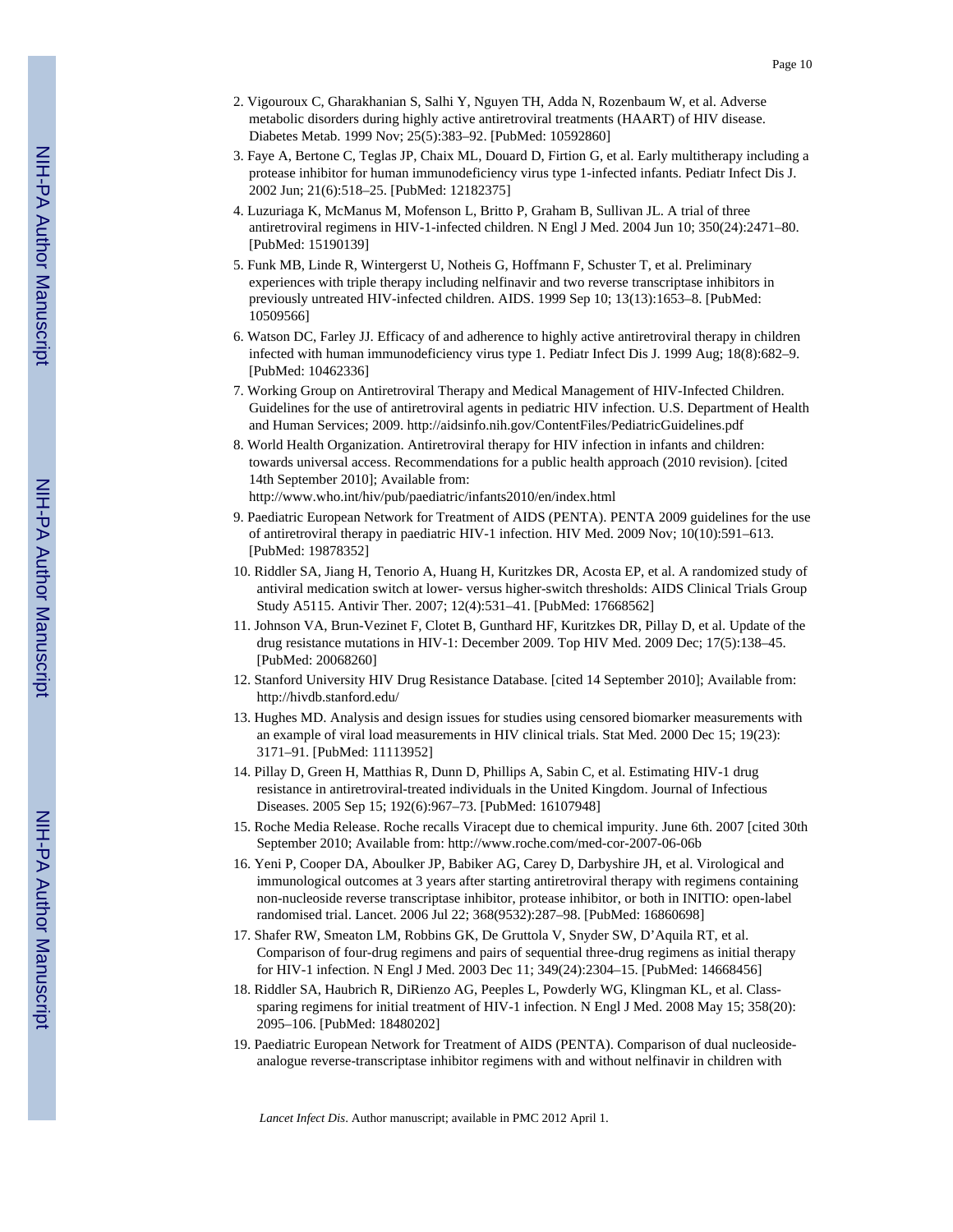HIV-1 who have not previously been treated: the PENTA 5 randomised trial. Lancet. 2002 Mar 2; 359(9308):733–40. [PubMed: 11888583]

- 20. Green H, Gibb DM, Walker AS, Pillay D, Butler K, Candeias F, et al. Lamivudine/abacavir maintains virological superiority over zidovudine/lamivudine and zidovudine/abacavir beyond 5 years in children. AIDS. 2007 May 11; 21(8):947–55. [PubMed: 17457088]
- 21. Walmsley S, Bernstein B, King M, Arribas J, Beall G, Ruane P, et al. Lopinavir-ritonavir versus nelfinavir for the initial treatment of HIV infection. N Engl J Med. 2002 Jun 27; 346(26):2039–46. [PubMed: 12087139]
- 22. Lee, KJ.; Lyall, EGH.; Walker, AS.; Sharland, M.; Judd, A.; Gibb, DM., et al. Wide disparity in switch to second-line therapy in HIV-infected children in CHIPS. Eighth International Congress on Drug Therapy in HIV Infection; November 2006; Glasgow, UK.
- 23. Gupta R, Hill A, Sawyer AW, Pillay D. Emergence of drug resistance in HIV type 1-infected patients after receipt of first-line highly active antiretroviral therapy: a systematic review of clinical trials. Clin Infect Dis. 2008 Sep 1; 47(5):712–22. [PubMed: 18662137]
- 24. von Wyl V, Yerly S, Boni J, Burgisser P, Klimkait T, Battegay M, et al. Emergence of HIV-1 drug resistance in previously untreated patients initiating combination antiretroviral treatment: a comparison of different regimen types. Arch Intern Med. 2007 Sep 10; 167(16):1782–90. [PubMed: 17846398]
- 25. Hicks C, King MS, Gulick RM, White AC Jr, Eron JJ Jr, Kessler HA, et al. Long-term safety and durable antiretroviral activity of lopinavir/ritonavir in treatment-naive patients: 4 year follow-up study. AIDS. 2004 Mar 26; 18(5):775–9. [PubMed: 15075512]
- 26. Chakraborty R, Smith CJ, Dunn D, Green H, Duong T, Doerholt K, et al. HIV-1 drug resistance in HIV-1-infected children in the United Kingdom from 1998 to 2004. Pediatric Infectious Disease Journal. 2008 Mar 27; 27(5):457–9. [PubMed: 18382385]
- 27. Mackie NE, Phillips AN, Kaye S, Booth C, Geretti AM. Antiretroviral drug resistance in HIV-1 infected patients with low-level viremia. J Infect Dis. 2010 May 1; 201(9):1303–7. [PubMed: 20350161]

#### **Appendix**

We thank all the children, families and staff from the centres participating in the PENPACT-1 trial.

#### **Writing Committee (alphabetical)**

Abdel Babiker, Hannah Castro (nee Green), Alexandra Compagnucci, Susan Fiscus, Carlo Giaquinto, Diana M Gibb, Lynda Harper, Linda Harrison, Michael Hughes, Ross McKinney, Ann Melvin, Lynne Mofenson, Yacine Saidi, M Elizabeth Smith, Gareth Tudor-Williams, A Sarah Walker.

# **PENPACT1 Protocol Team**

**PACTG/IMPAACT/NICHD:** P Brouwers, D Costello, E Ferguson, S Fiscus, J Hodge, M Hughes, C Jennings, A Melvin (Co-Chair), R McKinney (Co-Chair), L Mofenson, M Warshaw, ME Smith, S Spector, E Stiehm, M Toye, R Yogev.

**PENTA:** JP Aboulker, A Babiker, H Castro, A Compagnucci, A De Rossi, C Giaquinto, J Darbyshire, M Debré, DM Gibb, L Harper, L Harrison, N Klein, D Pillay, Y Saidi, G Tudor-Williams (Co-Chair), AS Walker.

**Data and Safety Monitoring Board:** B Brody, C Hill, P Lepage, J Modlin, A Poziak, M Rein (Chair 2002–2003), M Robb (Chair 2004 – 2009), T Fleming, S Vella, KM Kim.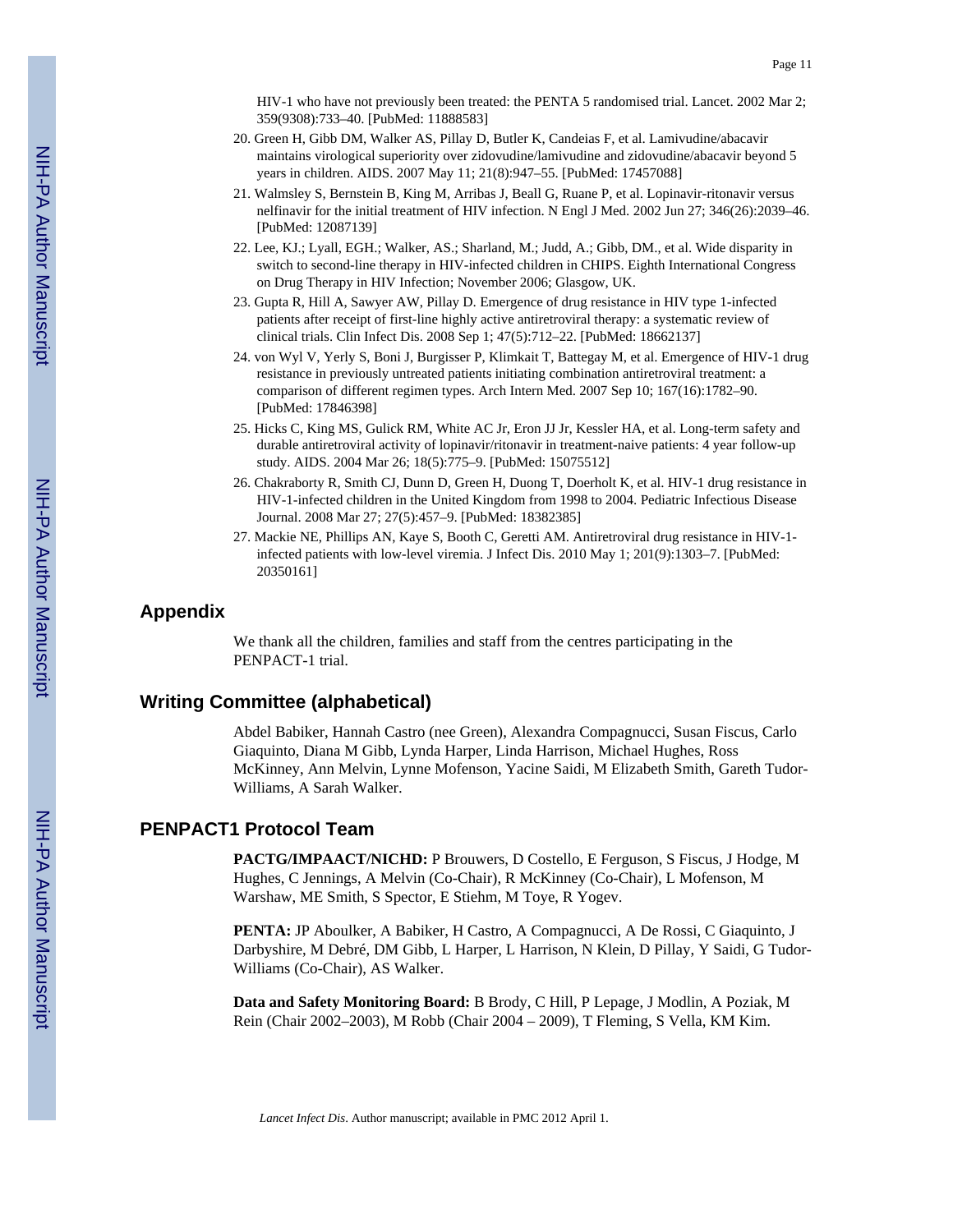# **Clinical Sites**

**Argentina:** Hospital de Pediatria Dr JP Garrahan, Buenos Aires: R Bologna, D Mecikovsky, N Pineda, L Sen (L), A Mangano (L), S Marino (L), C Galvez (L); Laboratorio Fundai: G Deluchi (L). Austria: Universitätsklinik für Kinder und Jugendheilkunde, Graz: B Zöhrer, W Zenz, E. Daghofer, K Pfurtscheller, B Pabst (L).

**Bahamas:** Princess Margaret Hospital: MP Gomez, P McNeil, M Jervis, I Whyms, D Kwolfe, S Scott (P).

**Brazil:** University of Sao Paulo at Ribeirao Preto: MM Mussi-Pinhata, ML Issac, MC Cervi, BVM Negrini, TC Matsubara, C BSS de Souza (L), JC Gabaldi (P); Institute of Pediatrics (IPPMG), Federal University of Rio de Janeiro: RH Oliveira, MC Sapia, T Abreu, L Evangelista, A Pala, I Fernandes, I Farias, M de F Melo (L), H Carreira (P), LM Lira (P); Instituto de Infectologia Emilio Ribas, Sao Paolo: M della Negra, W Queiroz, YC Lian; DP Pacola; Fleury Laboratories; Federal University of Minas Gerais, Belo Horizonte: J Pinto, F Ferreira, F Kakehasi, L Martins, A Diniz, V Lobato, M Diniz, C Hill (L), S Cleto (L), S Costa (P), J Romeiro (P).

**France:** Hôpital d'enfants Armand Trousseau, Paris: C Dollfus, MD Tabone, MF Courcoux, G Vaudre A Dehée (L), A Schnuriger (L), N Le Gueyades (P), C De Bortoli (P); CHU Hôtel Dieu, Nantes: F Méchinaud, V Reliquet, J Arias (L), A Rodallec (L), E André (L), I Falconi (P), A Le Pelletier (P); Hôpital de l'Archet II, Nice, F Monpoux, J Cottalorda (L), S Mellul (L); Hôpital Jean Verdier, Bondy: E Lachassinne; Laboratoire de virologie-Hôpital Necker Enfants Malades, Paris: J Galimand (L), C Rouzioux (L), ML Chaix (L), Z Benabadji (P), M Pourrat (P); Hôpital Cochin Port-Royal- Saint Vincent de Paul, Paris: G Firtion, D Rivaux, M Denon, N Boudjoudi, F Nganzali, A Krivine (L), JF Méritet (L), G Delommois (L), C Norgeux (L), C Guérin (P); Hôpital Louis Mourier, Colombes: C Floch, L Marty, H Hichou (L), V Tournier (P); Hôpital Robert Debré, Paris, A Faye, I Le Moal, M Sellier (P), L Dehache (P); Laboratoire de virologie-Hôpital Bichat Claude Bernard-Paris: F Damond (L), J Leleu (L), D Beniken (L), G Alexandre-Castor (L)

**Germany:** Universitäts - Kinderklinik Düsseldorf: J Neubert, T Niehues, HJ Laws, K Huck, S Gudowius, (H Loeffler), S Bellert(L), A Ortwin (L); Universitäts - Kinderkliniken, Munich: G Notheis, U Wintergerst, F Hoffman, (A Werthmann, S Seyboldt, L Schneider, B Bucholz); Charité – Medizische Fakultät der Humboldt-Universität zu Berlin: C Feiterna-Sperling, C Peiser, R Nickel, T Schmitz, T Piening, C Müller (L); Kinder- und Jugendklinik, Universität Rostock: G Warncke, M Wigger, R Neubauer.

**Ireland:** Our Lady's Hospital for Sick Children, Dublin: K Butler, AL Chang, T Belger, A Menon, M O'Connell, L Barrett, A Rochford, M Goode, E Hayes, S McDonagy, A Walsh, A Doyle, J Fanning (P), M O'Connor (P), M Byrne (L), N O'Sullivan (L), E Hyland (L).

**Italy:** Clinica Pediatrica, Ospedale L Sacco, Milan: V Giacomet, A Viganò, I Colombo, D Trabattoni (L), A Berzi (L); Clinica Pediatrica, Università di Brescia: R Badolato, F Schumacher, V Bennato, M Brusati, A Sorlini, E Spinelli, M Filisetti, C Bertulli; Clinica Pediatrica, Università di Padova: O Rampon, C Giaquinto, M Zanchetta (L); Ospedale S. Chiara, Trento: A Mazza, G Stringari, G Rossetti (L); Ospedale del Bambino Gesù, Rome: S Bernardi, A Martino, G Castelli Gattinara, P Palma, G Pontrelli, H Tchidjou, A. Furcas, C. Frillici, A. Mazzei, A Zoccano (P), C Concato (L).

**Romania:** Spitalul Clinic de Boli Infectioase Victor Babes, Bucharest: D Duiculescu, C Oprea, G Tardei (L), F Abaab (P),; Institutul de Boli Infectioase Matei Bals, Bucharest: M Mardarescu, R Draghicenoiu, D Otelea (L), L Alecsandru (P); Clinic Municipal, Constanta: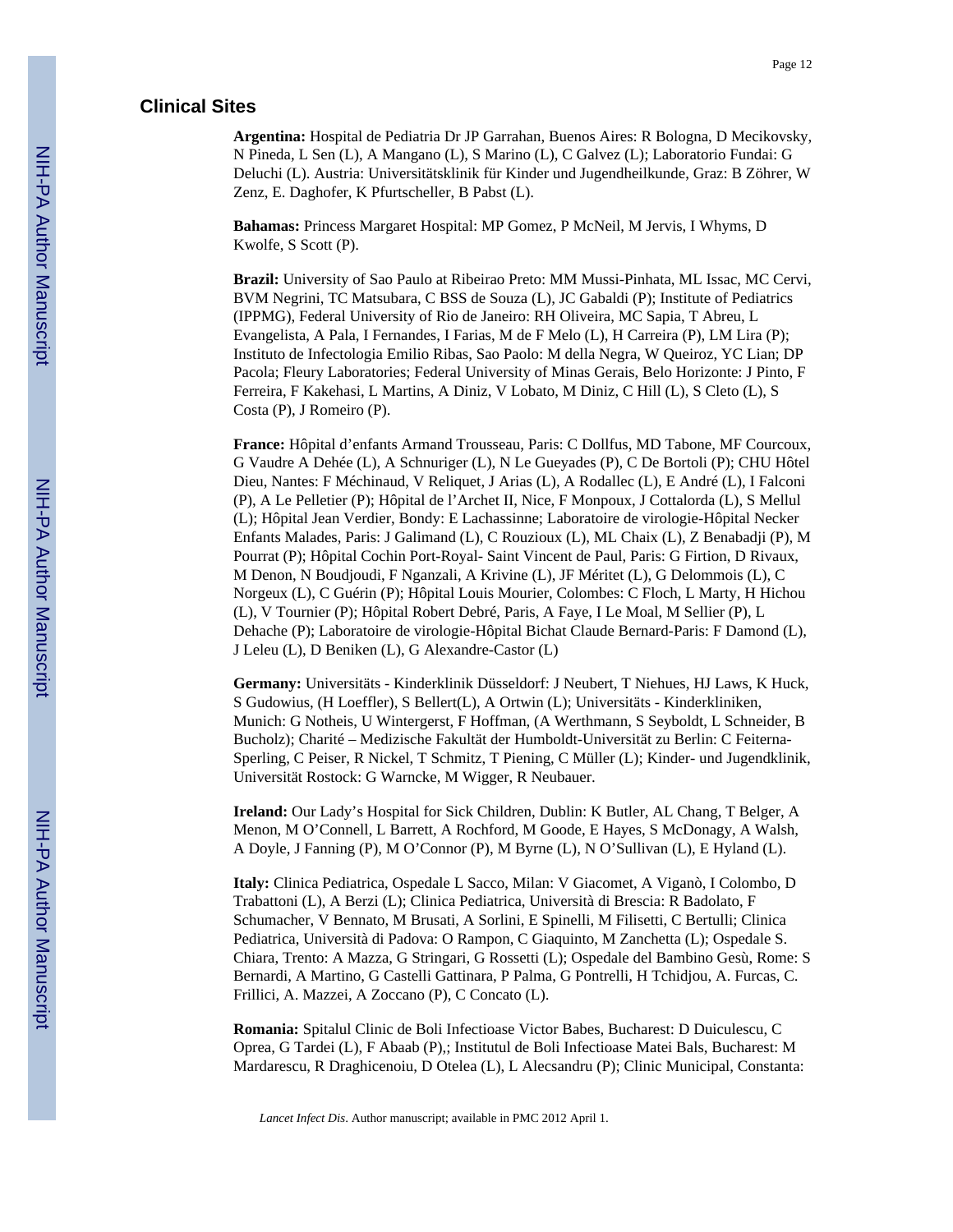R Matusa, S Rugina, M Ilie, Silvia Netescu (P). Clinical monitors: C Florea, E Voicu, D Poalelungi, C Belmega, L Vladau, A Chiriac

**Spain:** Hospital Materno-Infantil 12 de Octubre, Madrid: JT Ramos Amador, MI Gonzalez Tomé, P Rojo Conejo, M Fernandez, R Delgado Garcia (L), JM Ferrari (P); Institute de Salud Carlos III, Madrid: M Garcia Lopez, MJ Mellado Peña, P Martin Fontelos, I Jimenez Nacher (P); Biobanco Gregorio Marañon, Madrid: MA Muñoz Fernandez (L), JL Jimenez (L), A García Torre (L); clinical monitors: M Penin, R Pineiro Perez, I Garcia Mellado.

**UK:** Bristol Royal Children's Hospital: A Finn, M LaJeunesse, E Hutchison, J Usher (L), L Ball (P), M Dunn (P); St. George's Healthcare NHS Trust, London: M Sharland, K Doerholt, S Storey, S Donaghy, C Wells (P), K Buckberry (P), P Rice (P); University Hospital of North Staffordshire: P McMaster, P Butler, C Farmer (L), J Shenton (P), H Haley (P), J Orendi (L), University Hospital Lewisham: J Stroobant, L Navarante, P Archer, C Mazhude, D Scott, R O'Connell, J Wong (L), G Boddy (P); Sheffield Children's Hospital: F Shackley, R Lakshman, J Hobbs, G Ball (L), G Kudesia (L), J Bane (P), D Painter (P); Ealing Hospital NHS Trust: K Sloper, V Shah, A Cheng (P), A Aali (L); King's College Hospital, London: C Ball, S Hawkins, D Nayagam, A Waters, S Doshi (P); Newham University Hospital: S Liebeschuetz, B Sodiende, D Shingadia, S Wong, J Swan (P), Z Shah (P); Royal Devon and Exeter Hospital: A Collinson, C Hayes, J King (L), K 0'Connor (L); Imperial College Healthcare NHS Trust, London: G Tudor-Williams, H Lyall, K Fidler, S Walters, C Foster, D Hamadache, C Newbould, C Monrose, S Campbell, S Yeung, J Cohen, N Martinez-Allier, D Melvin, J Dodge, S Welch, (G Tatum, A Gordon), S Kaye (L), D Muir (L), D Patel (P); Great Ormond Street Hospital: V Novelli, D Gibb, D Shingadia, K Moshal, J Lambert, N Klein, J Flynn, L Farrelly, M Clapson, L Spencer, M Depala (P); Institute of Child Health, London: M Jacobsen (L); John Radcliffe Hospital, Oxford: S Segal, A Pollard, S Yeadon, Y Peng (L), T Dong (L), Y Peng (L), K Jeffries (L), M Snelling (P), Nottingham University Hospitals: A Smyth, J Smith; Chelsea and Westminster Hospital, London: B Ward; UCLH, London: E Jungmann; Doncaster Royal Infirmary: C Ryan, K Swaby; Health Protection Agency, London: A Buckton (L); Health Protection Agency, Birmingham: E Smidt (L).

**USA:** Harlem Hospital Center: EJ Abrams, S Champion, AD Fernandez, D Calo, L Garrovillo, K Swaminathan, T Alford, M Frere, Columbia University laboratories, J Navarra (P, Town Total Health); NYU School of Medicine: W Borkowsky, S Deygoo, T Hastings, S Akleh, T Ilmet (L); Seattle Children's Hospital: A Melvin, K Mohan, G Bowen (Additional support by NIH Grant UL1 RR025014); University of South Florida: PJ Emmanuel, J Lujan-Zimmerman, C Rodriguez, S Johnson, A Marion, C Graisbery, D Casey, G Lewis; All Children's Hospital laboratories; Oregon Health and Science University: J Guzman-Cottrill, R Croteau; San Juan City Hospital: M Acevedo-Flores, M Gonzalez, L Angeli; L Fabregas, Lab 053, P Valentin (P); SUNY- Upstate Medical University-Syracuse: L Weiner, KA Contello, W Holz, M Butler; SUNY, Health Science Center at Stonybrook: S Nachman, MA. Kelly, DM. Ferraro, UNC Retrovirology Lab; Howard University Hospital: S Rana, C Reed, E Yeagley, A Malheiro, J Roa; LAC and USC Medical Center: M Neely, A Kovacs, L Spencer, J Homans, Y Rodriguez Lozano, Maternal Child Virology Research Laboratory, Investigational Drug Service; South Florida Childrens Diagnostic & Treatment Center: A Puga, G Talero, R Sellers; Broward General Medical Center, University of Miami (L); University College of Florida College of Medicine- Gainsville: R Lawrence; University of Rochester Pediatrics: GA. Weinberg, B Murante, S Laverty; Miller Children's Hospital Long Beach: A Deveikis, J Batra, T Chen, D Michalik, J Deville, K Elkins, S Marks, J Jackson Alvarez, J Palm, I Fineanganofo (L), M Keuth (L), L Deveikis (L), W Tomosada (P); Tulane University New Orleans: R Van Dyke, T Alchediak, M Silio, C Borne, S Bradford, S Eloby-Childress (L), K Nguyen (P); University of Florida/Jacksonville: MH.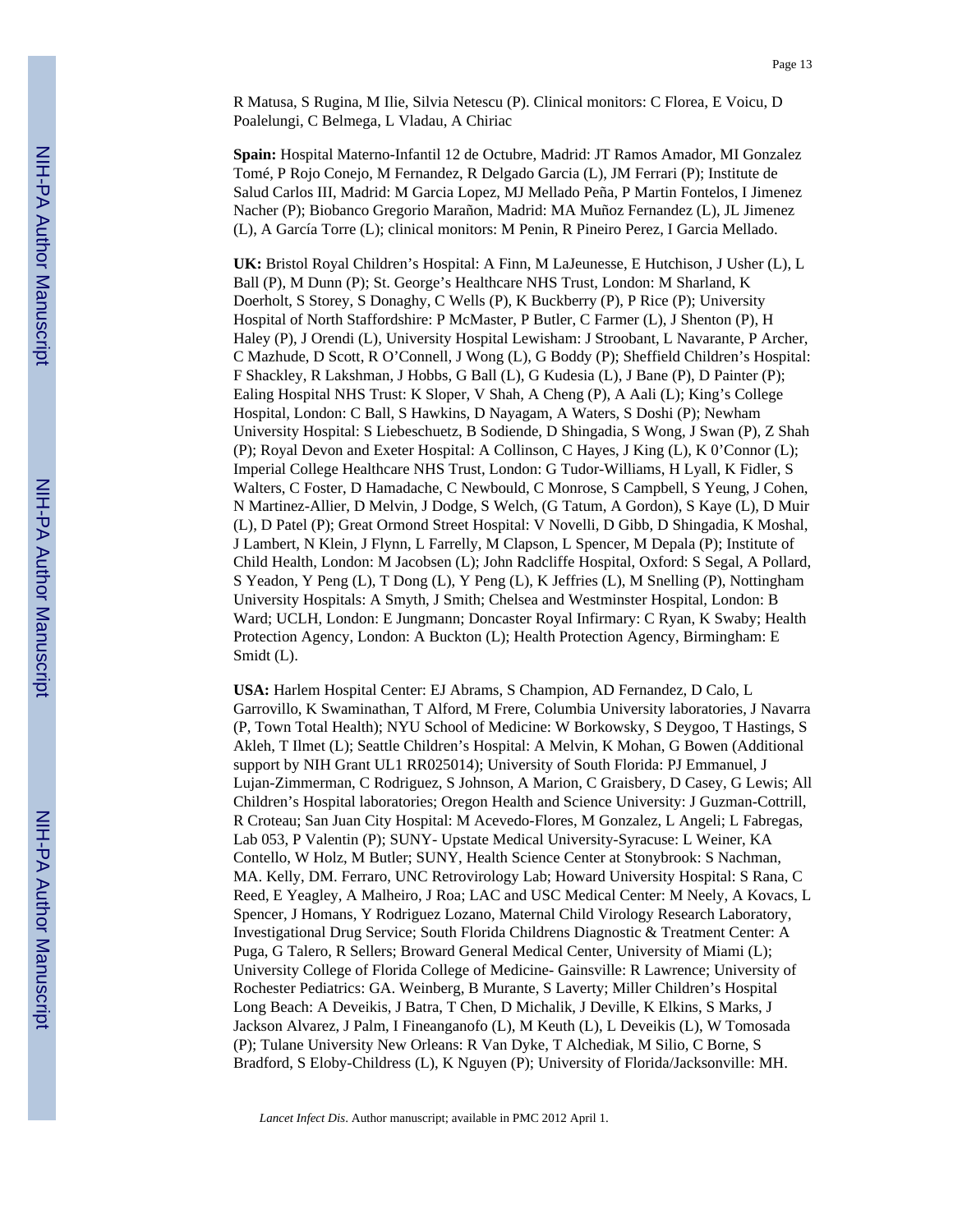Rathore, A Alvarez; A Mirza, S Mahmoudi, M Burke; University of Puerto Rico: IL Febo, L Lugo, R Santos; Children's Hospital Los Angeles: JA Church, T Dunaway, C Rodier; St. Jude/UTHSC: P Flynn, N Patel, S DiScenza, M Donohoe; WNE Maternal Pediatric Adolescent AIDS: K Luzuriaga, D Picard; Texas Children's Hospital: M Kline, ME Paul, WT Shearer, C McMullen-Jackson; Children's Memorial Hospital, Chicago: R Yogev, E Chadwick, E Cagwin, K Kabat; New Jersey Medical School: A Dieudonne, P Palumbo, J Johnson; Robert Wood Johnson Medical School, New Brunswick : S Gaur, L Cerracchio; Columbia IMPAACT: M Foca, A Jurgrau, S Vasquez Bonilla, G Silva; Babies' Hospital, Columbia/Presbyterian Medical Center, New York (A Gershon); University of Massachusetts Medical Center, Worcester (J Sullivan); UCLA Medical Center, Los Angeles (Y Bryson); Children's Hospital, Seattle: L Frenkel; UNC-Chapel Hill Virology Lab: S Fiscus (L), J Nelson (L).

# **Trials Units/Support**

**INSERM SC10 Paris:** JP Aboulker, A Compagnucci, G Hadjou, S Léonardo, Y Riault, Y Saïdi

**MRC Clinical Trials Unit, UK:** A Babiker, L Buck, JH Darbyshire, L Farrelly, S Forcat, DM Gibb, H Castro, L Harper, L Harrison, J Horton, D Johnson, S Moore, C Taylor, AS Walker.

**Westat/NICHD:** D Collins, S Buskirk, P Kamara, C Nesel, M Johnson, A Ferreira

**Frontier Science:** J Hodge, J Tutko, H Sprenger

**IMPAACT:** M. Hughes, M. Warshaw, P. Britto, C. Powell

**NIAID:** R DerSimonian, E Handelsman

**PENTA Steering Committee:** JP Aboulker, J Ananworanich, A Babiker, E Belfrage, S Bernardi, S Blanche, AB Bohlin, R Bologna, D Burger, K Butler, G Castelli-Gattinara, H Castro, P Clayden, A Compagnucci, JH Darbyshire, M Debré, R De Groot, M Della Negra, D Duiculescu, A Faye, C Giaquinto (Chair), DM Gibb, I Grosch-Wörner, L Harper, N Klein, M Lallemant, J Levy, H Lyall, M Marczynska, M Mardarescu, MJ Mellado Pena, D Nadal, T Niehues, C Peckham, D Pillay, JT Ramos Amador, L Rosado, R Rosso, C Rudin, Y Saïdi, H Scherpbier, M Sharland, M Stevanovic, C Thorne, PA Tovo, G Tudor-Williams, AS Walker, S Welch, U Wintergerst, N Valerius.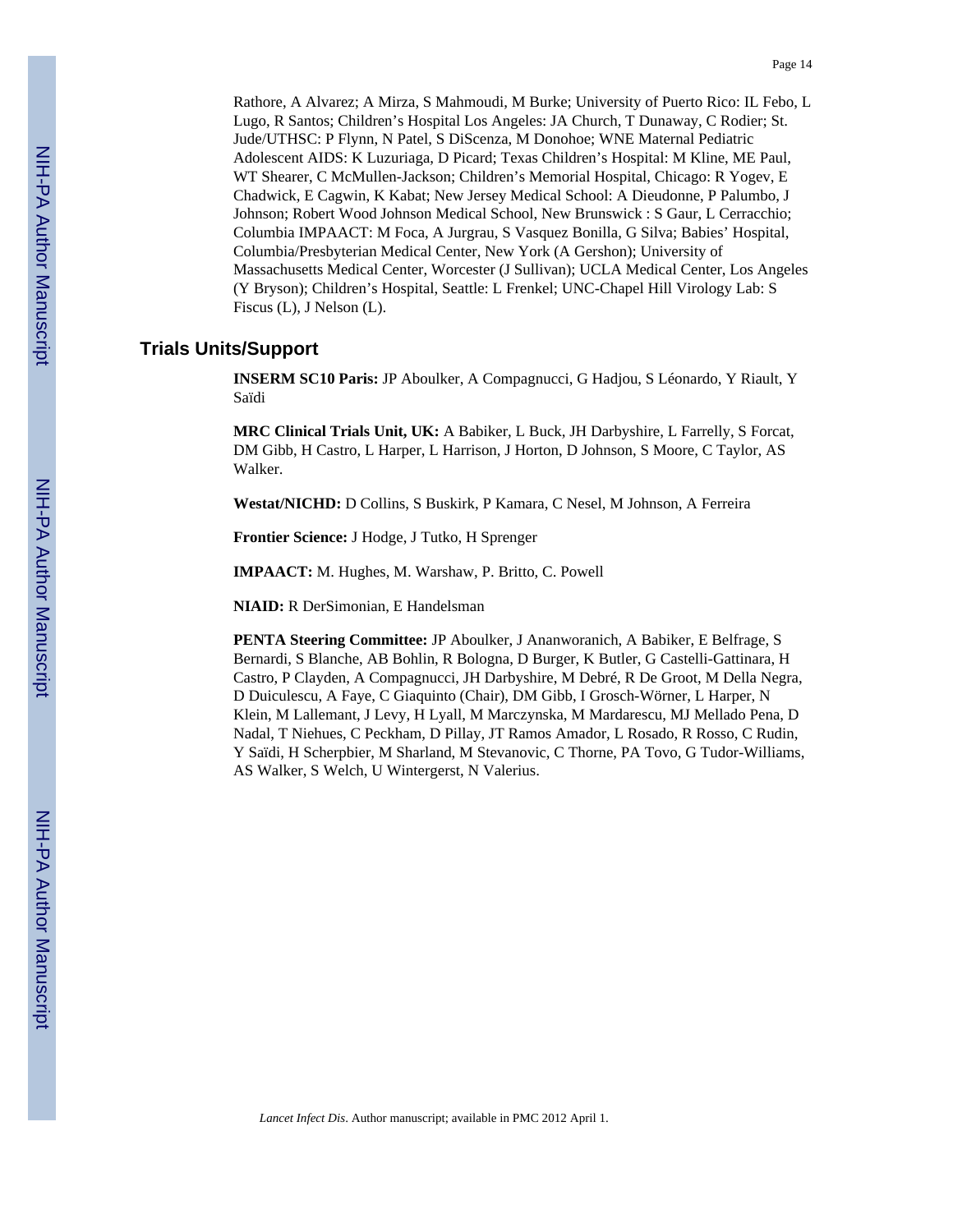

**Figure 1.** PENPACT-1 participant flowchart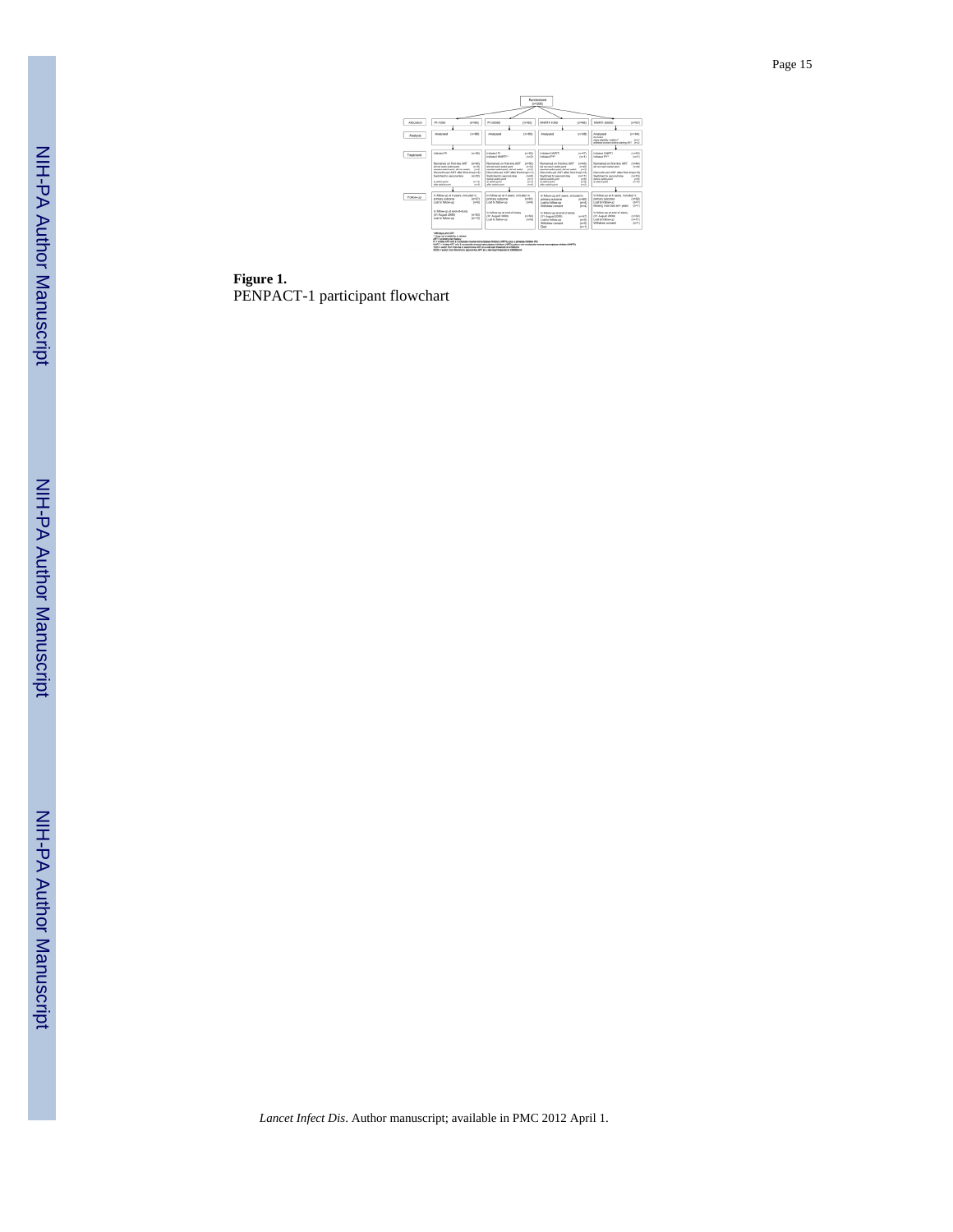| 1.00 <sub>1</sub>                                                                 | 1.00                                                            |
|-----------------------------------------------------------------------------------|-----------------------------------------------------------------|
| 0.75                                                                              | 0.75<br>ŧ                                                       |
| 0.50<br><b>NNRTI</b><br>P                                                         | 0.50<br>1000<br>$--- 30000$<br>۰                                |
| 0.25                                                                              | 0.25                                                            |
| 0.00 <sub>5</sub><br>72 96 120 144 168 192 216 240 264 288<br>$\circ$<br>24<br>48 | 0.00<br>120 144 168 192 216 240 264 288<br>oe<br>24<br>48<br>T2 |



Time to switch to second-line ART

Note: Data shown to week 288 when 91 children (43 PI, 48 NNRTI; 47 1000, 44 30000) were in follow-up. Vertical line indicates 4 years, primary end-point.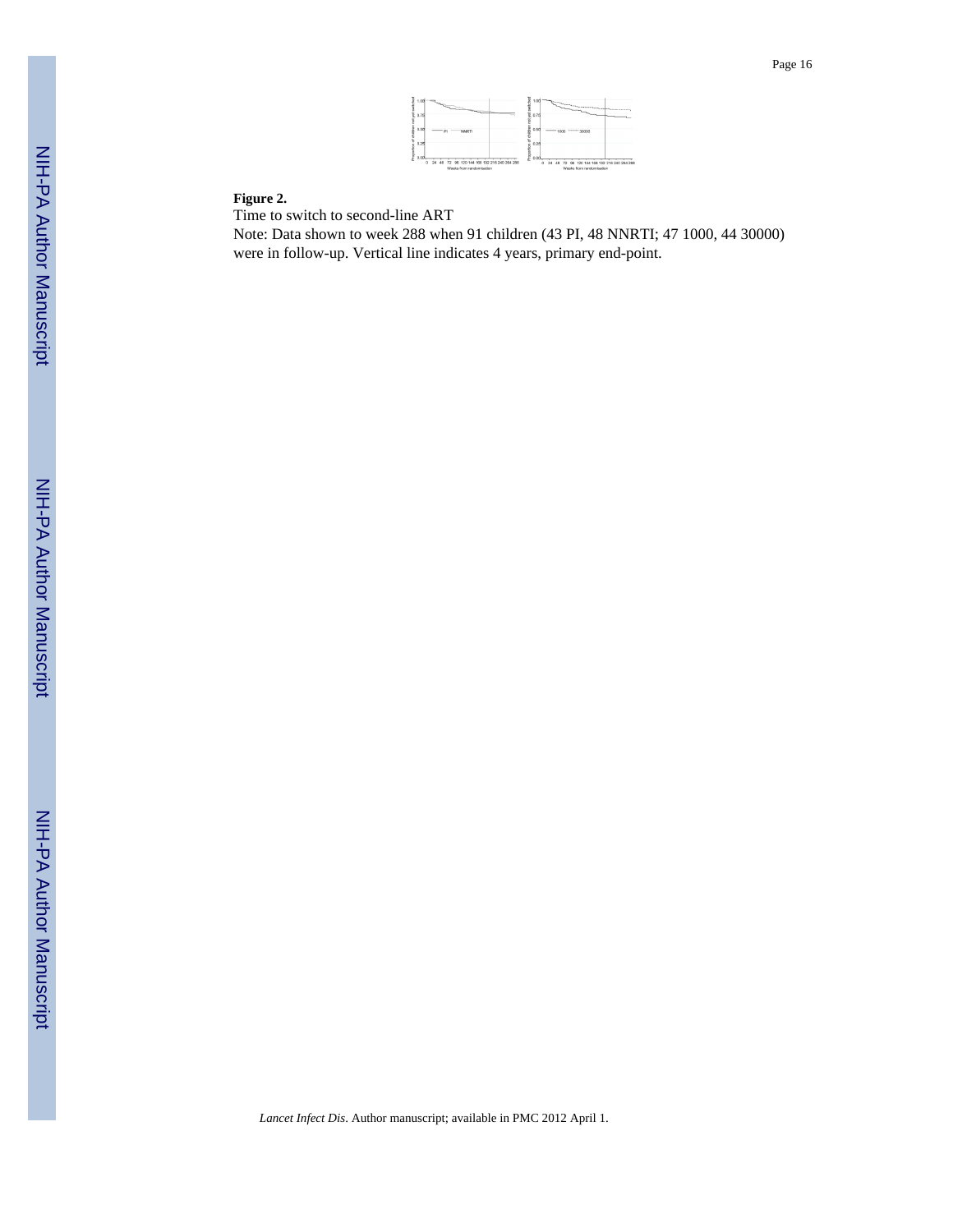

#### **Figure 3.**

Virological suppression and CD4% changes during follow-up Note: Data shown to week 288 when 91 children (43 PI, 48 NNRTI; 47 1000, 44 30000) were in follow-up. Vertical line indicates 4 years, primary end-point.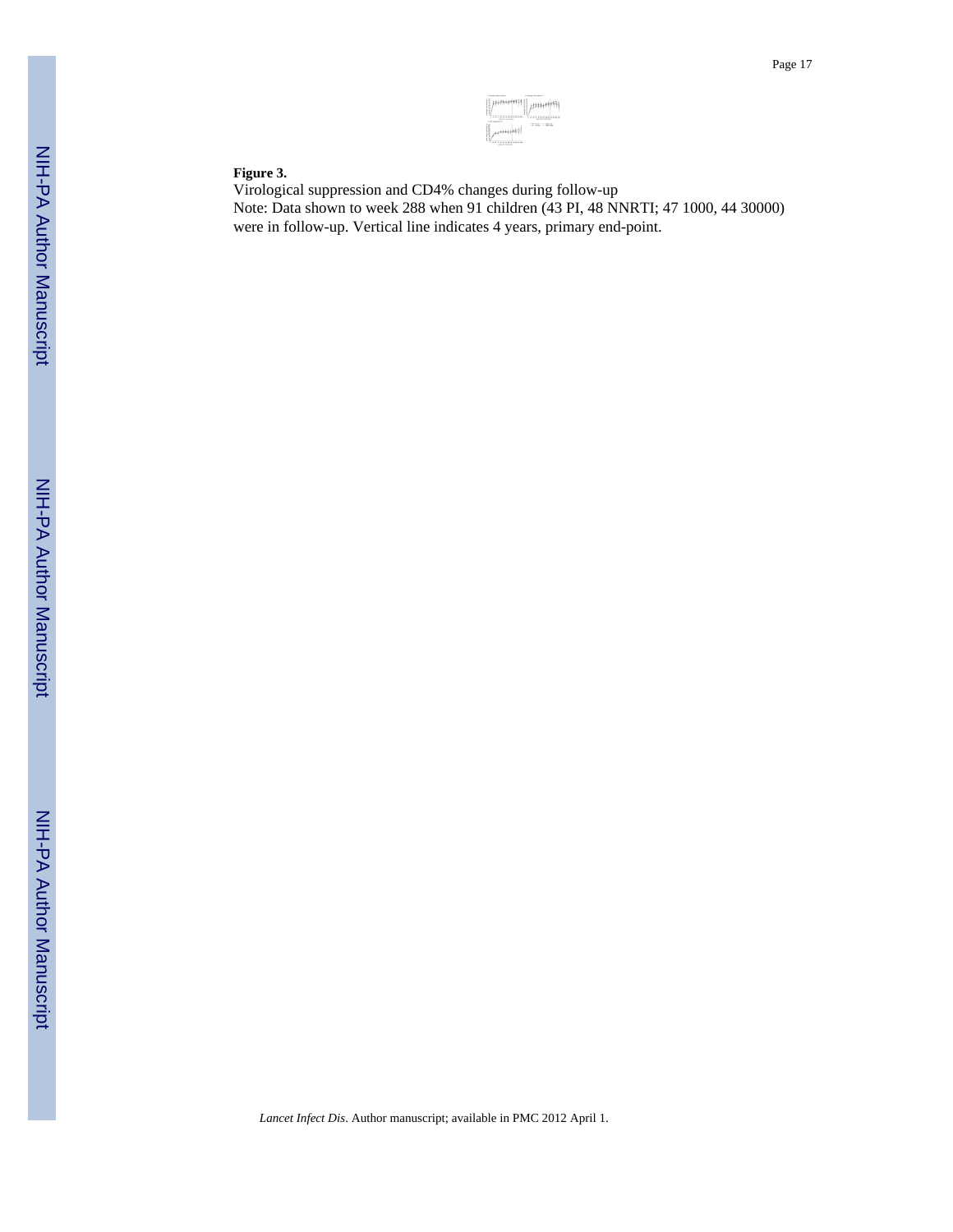# **Table 1**

Baseline Characteristics and Initial ART Baseline Characteristics and Initial ART

|                                 |                                                                       | Total $(n=263)$                           | $PI(m=131)$                             | <b>NNRTI</b> (n=132)                     | $1000 (n=134)$                             | $30000 (n=129)$                         |
|---------------------------------|-----------------------------------------------------------------------|-------------------------------------------|-----------------------------------------|------------------------------------------|--------------------------------------------|-----------------------------------------|
| <b>Baseline Characteristics</b> |                                                                       |                                           |                                         |                                          |                                            |                                         |
| Gender                          | male (%)                                                              | 136 (52%)                                 | 69 (53%)                                | 67 (51%)                                 | 71 (53%)                                   | 65 (50%)                                |
| Age (years)                     | median (IQR)<br>[range]                                               | $6.5(2.8 - 12.9)$<br>$[0.1 - 17.8]$       | $7.1(2.8 - 13.7)$<br>$[0.2 - 17.8]$     | $6.4(2.7 - 11.0)$<br>$[0.1 - 17.6]$      | $6.1(2.5-13.1)$<br>$[0.3 - 17.8]$          | $6.9(3.1 - 12.5)$<br>$[0.1 - 17.5]$     |
| Ethnic origin                   | white (%)<br>black (%)<br>hispanic/latino/asian/mixed (%)             | 129 (49%)<br>69 (26%)<br>65 (25%)         | 40 (31%)<br>60 (46%)<br>31 (24%)        | 29 (22%)<br>69 (52%)<br>34 (26%)         | 34 (25%)<br>64 (48%)<br>36 (27%)           | 35 (27%)<br>65 (50%)<br>29 (22%)        |
| Route of infection              | vertical (%)<br>parenteral (%)<br>sexual contact (%)<br>uncertain (%) | 209 (79%)<br>36 (14%)<br>13 (5%)<br>5(2%) | 20 (15%)<br>103 (79%)<br>6(5%)<br>2(2%) | 106 (80%)<br>16 (12%)<br>7 (5%)<br>3(2%) | 104 (78%)<br>19 (14%)<br>9(7%)<br>$2(1\%)$ | 105 (81%)<br>17 (13%)<br>4(3%)<br>3(2%) |
| CDC Stage                       | N/A (%)<br>B/C (%)                                                    | 135 (51%)<br>128(49%)                     | 52 (47%)<br>69 (53%)                    | 66 (50%)<br>66 (50%)                     | 67 (50%)<br>67 (50%)                       | 61 (47%)<br>68 (53%)                    |
| VL (log <sub>10</sub> c/ml)     | mean (SD)                                                             | 5.1(0.8)                                  | 5.1(0.8)                                | 5.1(0.8)                                 | 5.1(0.8)                                   | 5.1(0.9)                                |
| CD4%                            | mean (SD)                                                             | 18(11)                                    | 18(11)                                  | 18(11)                                   | 18(11)                                     | $18(11)$                                |
| Weight-for-age Z-score          | mean (SD)                                                             | $-0.8(1.5)$                               | $-0.8(1.5)$                             | $-0.8(1.5)$                              | $-0.9(1.5)$                                | $-0.7(1.5)$                             |
| Height-for-age Z-score          | mean (SD)                                                             | $-1.0(1.4)$                               | $-1.0(1.4)$                             | $-1.0(1.4)$                              | $-1.0(1.4)$                                | $-1.0(1.4)$                             |
| ART exposure for PMTCT          | (%)                                                                   | 39 (15%)                                  | 19 (15%)                                | 20 (15%)                                 | 22 (16%)                                   | 17 (13%)                                |
| 21 major resistance mutation    | (96)                                                                  | 10/239 (4%)                               | 5/116 (4%)                              | 5/123 (4%)                               | 7/121 (6%)                                 | 3/118 (3%)                              |
| HIV-1 Subtype <sup>*</sup>      | B (%)                                                                 | 101 (41%)                                 | 52 (42%)                                | 49 (39%)                                 | 52 (41%)                                   | 49 (41%)                                |
|                                 | C(%)                                                                  | 25 (10%)                                  | 13 (11%)                                | 12(10%)                                  | 13 (10%)                                   | 12(10%)                                 |
|                                 | ${\rm F}$ (%)                                                         | 48 (19%)                                  | 25 (20%)                                | 23 (18%)                                 | 25 (20%)                                   | 23 (19%)                                |
|                                 | A/CRF_AG/D/G (%)                                                      | 52 (21%)                                  | 21 (17%)                                | 31 (25%)                                 | 25 (20%)                                   | 27 (22%)                                |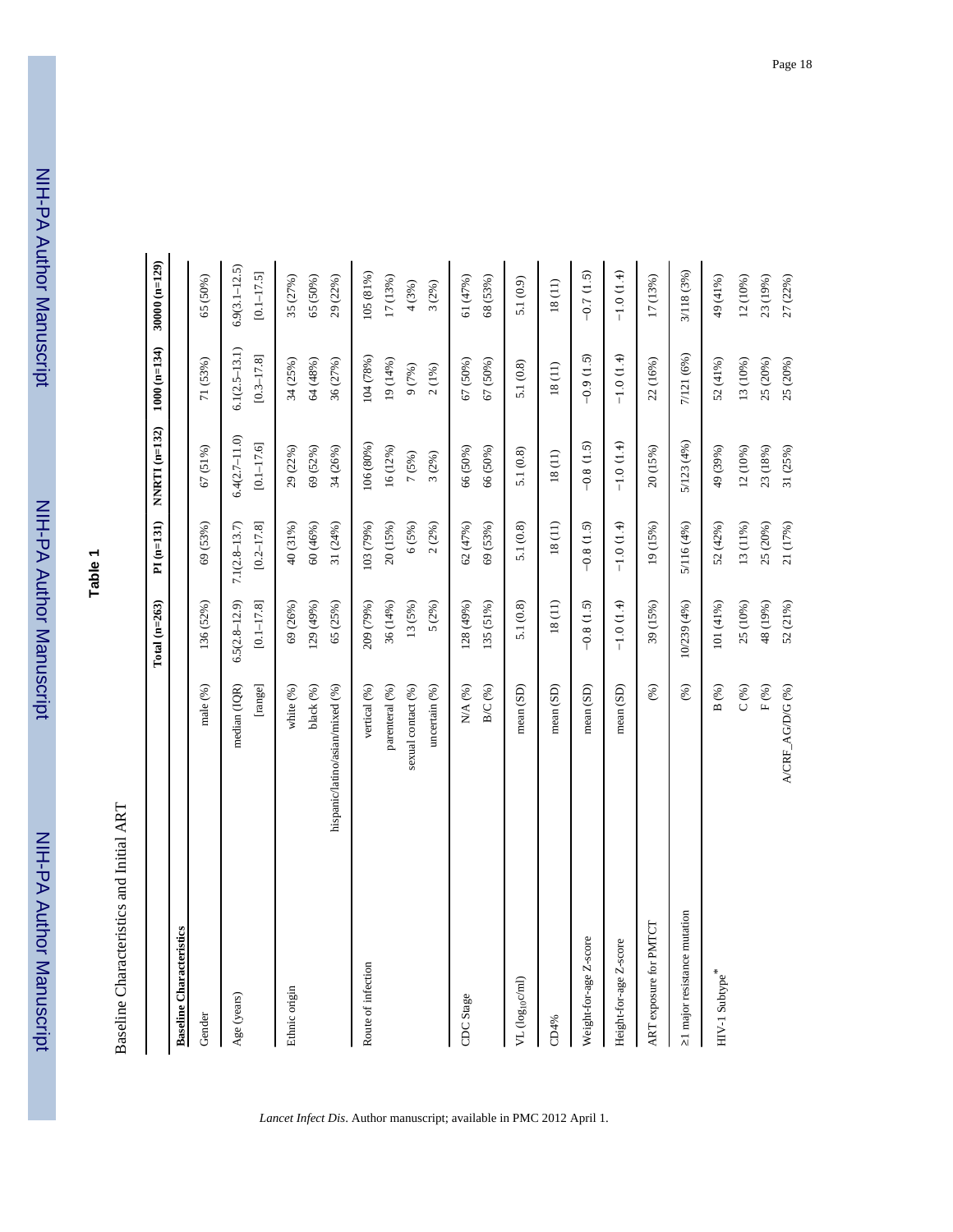|               |                                                | Total $(n=263)$ |          | PI (n=131) NNRTI (n=132) 1000 (n=134) |          | $30000 (n=129)$ |
|---------------|------------------------------------------------|-----------------|----------|---------------------------------------|----------|-----------------|
|               | unclassified (%)                               | 23 (9%)         | 12 (10%) | 11 (9%)                               | 13 (10%) | 10(8%           |
| Initial ART   |                                                |                 |          |                                       |          |                 |
| PI/NNRTI      |                                                |                 |          |                                       |          |                 |
|               | lopinavir/ritonavir                            | 65 (25%)        | 64 (49%) | 1 (1%)                                | 29 (22%) | 36 (28%)        |
|               | nelfinavir                                     | 64 (24%)        | 63 (48%) | 1(1%)                                 | 37 (28%) | 27 (21%)        |
|               | fosamprenavir/ritonavir or full-dose ritonavir | 2(1%)           | 2(2%)    |                                       | 1(1%)    | 1(1%)           |
|               | efavirenz                                      | 82 (31%)        | 2(2%)    | 80 (61%)                              | 43 (32%) | 39 (30%)        |
|               | nevirapine                                     | 50 (19%)        |          | 50 (38%)                              | 24 (18%) | 26 (20%)        |
| NRTI backbone |                                                |                 |          |                                       |          |                 |
|               | zidovudine and lamivudine                      | 113 (43%)       | 53 (40%) | 60(45%)                               | 54 (40%) | 59 (46%)        |
|               | abacavir and lamivudine                        | $62(24\%)$      | 29 (22%) | 33 (25%)                              | 31 (23%) | 31 (24%)        |
|               | stavudine and lamivudine                       | 53 (20%)        | 31 (24%) | 22 (17%)                              | 28 (21%) | 25 (19%)        |
|               | zidovudine and didanosine                      | 25 (10%)        | 14 (11%) | 11 (8%)                               | 13 (10%) | 12(9%)          |
|               | other                                          | 10(4%)          | 4(3%)    | 6(5%)                                 | 8(6%)    | 2(2%)           |

VL = viral load, ART = antiretroviral therapy, PMTCT = prevention of mother-to-child transmission, ART = antiretroviral therapy, CRF = circulating recombinant form, PI = protease inhibitor, NNRTI = non-nucleoside reverse t VL = viral load, ART = antiretroviral therapy, PMTCT = prevention of mother-to-child transmission, ART = antiretroviral therapy, CRF = circulating recombinant form, PI = protease inhibitor, NNRTI =

non-nucleoside reverse transcriptase inhibitor, NRTI = nucleoside reverse transcriptase inhibitor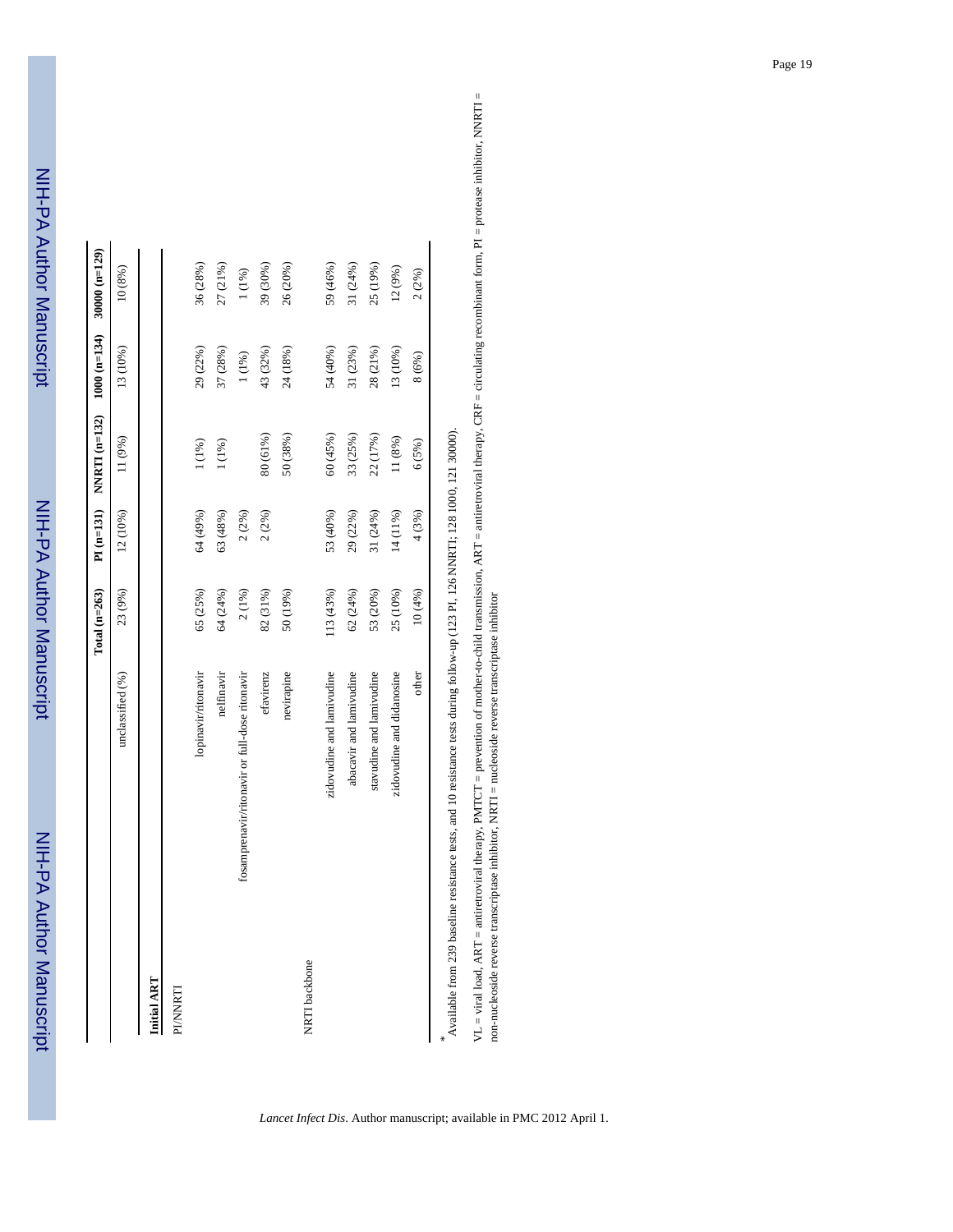| Accumulated resistance to trial end                                |                   |                                     |                |                   |                          |                   |                    |                        |
|--------------------------------------------------------------------|-------------------|-------------------------------------|----------------|-------------------|--------------------------|-------------------|--------------------|------------------------|
| <b>NNRTI</b> and PI Resistance                                     |                   |                                     |                |                   |                          |                   |                    |                        |
|                                                                    |                   | Total ( $n=263$ )                   | $PI(m=131)$    | NNRTI $(n=132)$   | rate-ratio [95%CI]; p    | $1000 (n=134)$    | $30000 (n=129)$    | rate-ratio [95%CI]; p  |
| Children expected<br>to have tests                                 | [number of tests] | [65]<br>108 <sub>[1</sub>           | 56 [90]        | 52 [75]           |                          | <b>68</b> 09      | 48 [76]            |                        |
| Children with tests                                                | [number of tests] | 91 [128 <sup><math>a</math></sup> ] | 46 [69]        | 45 [59]           |                          | 51 [67]           | 40 [61]            |                        |
|                                                                    |                   | $(n=246)$                           | $(n=121)$      | $(n=125)$         |                          | $(n=125)$         | $(n=121)$          |                        |
| Number of major<br>NNRTI mutations                                 | none              | 204 (83%)                           | 112 (93%)      | 92 (74%)          |                          | 104 (83%)         | 100 (83%)          |                        |
|                                                                    | $1\text{--}2$     | 34 (14%)                            | 7(6%)          | 27 (22%)          | 3.12 [1.84,5.29]; <0.001 | 18 (14%)          | 16 (13%)           | 1.15 [0.73,1.80]; 0.50 |
|                                                                    | 3 or more         | 8 (3%)                              | 2(2%)          | 6 (5%)            |                          | 3(2%)             | 5(4%)              |                        |
| ( % of all children)<br>NNRTI resistance<br>High-level             | neviparine        | 7%)<br>42(1)                        | 9(7%)          | 33 (26%)          |                          | 21 (17%)          | 21 (17%)           |                        |
|                                                                    | efavirenz         | 5%)<br>38(1)                        | 9(7%)          | 29 (23%)          |                          | 20 (16%)          | 18 (15%)           |                        |
|                                                                    | etravirine        | 3 (1%)                              |                | 3(2%)             |                          | 1(1%)             | 2(2%)              |                        |
| Number of major<br>PI mutations                                    | none              | 230 (93%)                           | 108 (89%)      | 122 (98%)         | $0.25$ [0.10,0.68]; 0.01 | 114 (91%)         | 116 (96%)          | 0.62 [0.27,1.42]; 0.27 |
|                                                                    | $1 - 2$           | 16 (7%)                             | 13 (11%)       | 3(2%)             |                          | 11 (9%)           | 5(4%)              |                        |
| resistance<br>$\theta$ ( $\%$ of<br>High-level PI<br>all children) | nelfinavir        | 11 (4%)                             | 9 (7%)         | 2(2%)             |                          | 6(5%)             | 5(4%)              |                        |
|                                                                    | atazanavir        | 3 (1%)                              | 2(2%)          | $1(1\%)$          |                          | $1(1\%)$          | 2(2%)              |                        |
|                                                                    | saquinavir        | $1 (1\%)$                           | $1\ (1\%)$     |                   |                          |                   | $1(1\%)$           |                        |
| NRTI Resistance (test for interaction, p=0.003)                    |                   |                                     |                |                   |                          |                   |                    |                        |
|                                                                    |                   | Total $(n=263)$                     | PI-1000 (n=66) | $PI-30000 (n=65)$ | rate-ratio [95%CI]; p    | NNRTI-1000 (n=68) | NNRTI-30000 (n=64) | rate-ratio [95%CI]; p  |
| Children expected<br>to have tests                                 | [number of tests] | [65]<br>$108\,$ [1                  | 33 [48]        | 23 [42]           |                          | 27 [41]           | 25 [34]            |                        |
| Children with tests                                                | [number of tests] | 91 [128 <sup><math>a</math></sup> ] | $28\,[38]$     | $18\ [31]$        |                          | 23 [29]           | 22 [30]            |                        |

*Lancet Infect Dis*. Author manuscript; available in PMC 2012 April 1.

NIH-PA Author Manuscript NIH-PA Author Manuscript

 NIH-PA Author ManuscriptNIH-PA Author Manuscript

**Table 2**

 NIH-PA Author Manuscript NIH-PA Author Manuscript Page 20